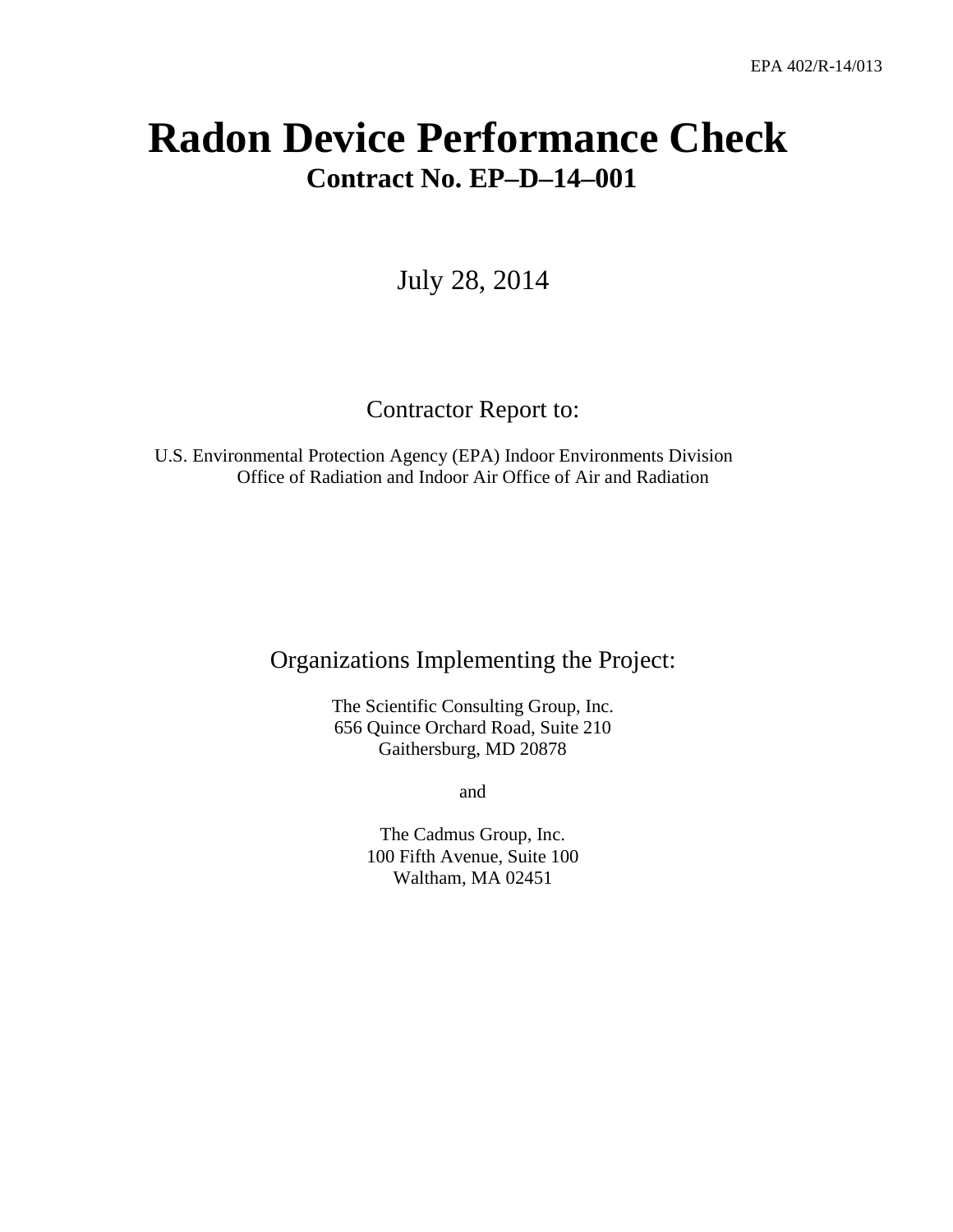*Notice*

*The U.S. Environmental Protection Agency, through its Office Radiation and Indoor Air and Indoor Environments Division, funded and managed, or partially funded and collaborated in, the research described herein. It has been subjected to the Agency's peer and administrative review. Any opinions expressed in this report are those of the author(s) and do not necessarily reflect the views of the Agency, therefore, no official endorsement should be inferred. Any mention of trade names or commercial products does not constitute endorsement or recommendation for use.*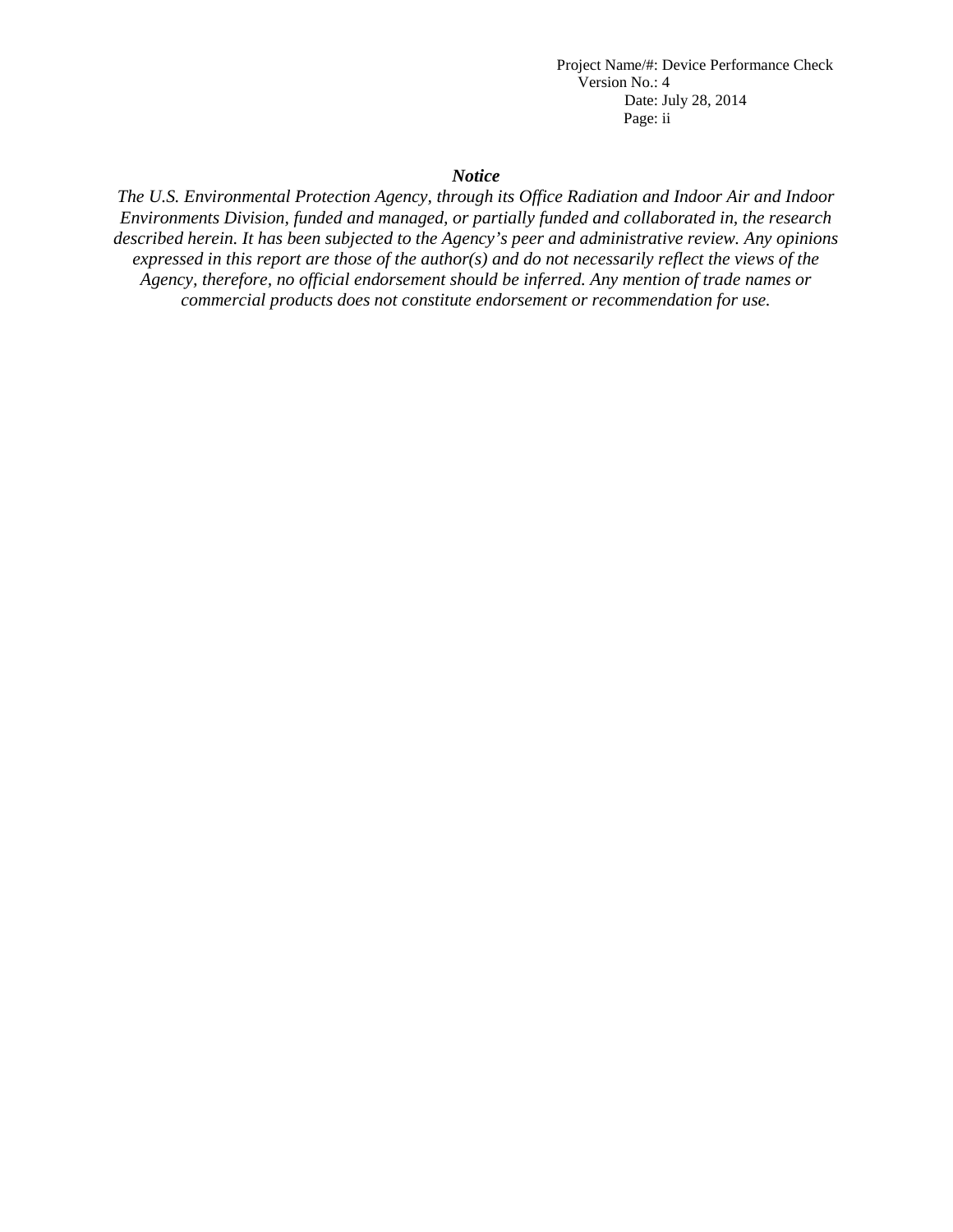# **TABLE OF CONTENTS**

| 1.               |
|------------------|
| 2.               |
| 2.1              |
| 2.2              |
| 2.3              |
| 3.               |
| 3.1              |
| 3.2              |
| 3.3              |
| 3.4              |
| $\overline{4}$ . |
| 4.1              |
| 4.2              |
| 4.3              |
| 5.               |
| 6.               |
| 7.               |
|                  |
|                  |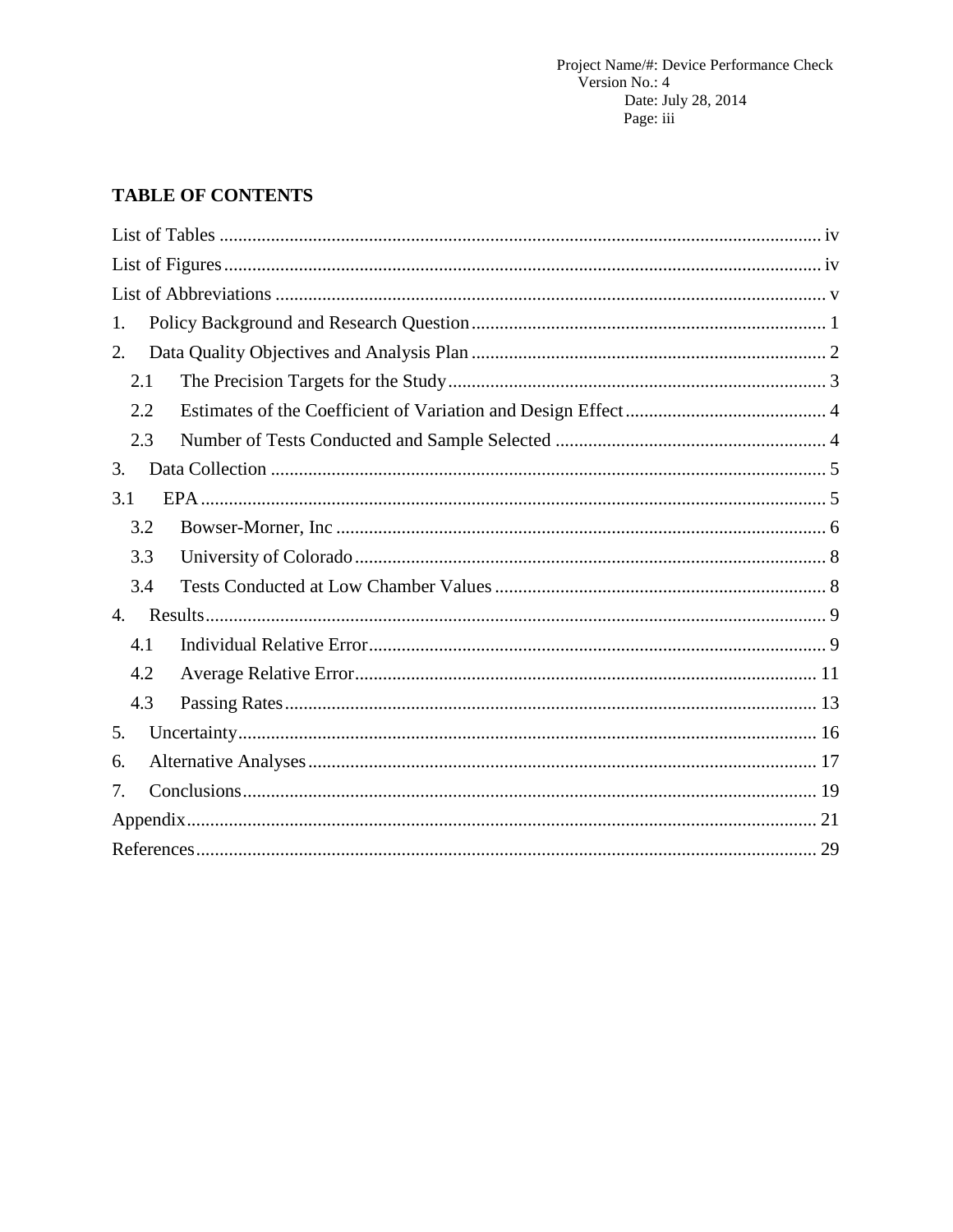# <span id="page-3-0"></span>**LIST OF TABLES**

| Table 1.  |                                                                                      |  |
|-----------|--------------------------------------------------------------------------------------|--|
| Table 2.  |                                                                                      |  |
| Table 3.  |                                                                                      |  |
| Table 4.  |                                                                                      |  |
| Table 5.  | Average Individual Relative Error of Tests Conducted by Private Laboratories, 2008-  |  |
|           |                                                                                      |  |
| Table 6.  | Average Relative Error of Tests Conducted by Private Laboratories, 2008-2013 (95     |  |
|           |                                                                                      |  |
| Table 7.  |                                                                                      |  |
| Table 8.  | Passing Rate of Tests Conducted by Private Laboratories, 2008-2013 and 95 Percent    |  |
|           |                                                                                      |  |
| Table 9.  | Average Individual Relative Error, Average Relative Error, and Passing Rate of Tests |  |
|           | Conducted by Private Laboratories, 2008–2013 (95 Percent Confidence Interval for     |  |
|           |                                                                                      |  |
| Table 10. |                                                                                      |  |
|           | Table A1. Inventory of Tests and Sample Size, by Year, Device Type and Chamber Value |  |
|           | 22                                                                                   |  |
|           | Table A2. Inventory of Tests and Sample Size, by Year, Device Type and Chamber Value |  |
|           | 23                                                                                   |  |
|           | Table A3. Device Test Passing Rates and 95 Percent Confidence Intervals for Private  |  |
|           | 24                                                                                   |  |
|           | Table A4. Device Test Passing Rates and 95 Percent Confidence Intervals for Private  |  |
|           | 25                                                                                   |  |
|           | Table A5. Device Test Passing Rates and 95 Percent Confidence Intervals for Private  |  |
|           | 26                                                                                   |  |
|           | Table A6. Device Test Passing Rates and 95 Percent Confidence Intervals for Private  |  |
|           |                                                                                      |  |

# <span id="page-3-1"></span>**LIST OF FIGURES**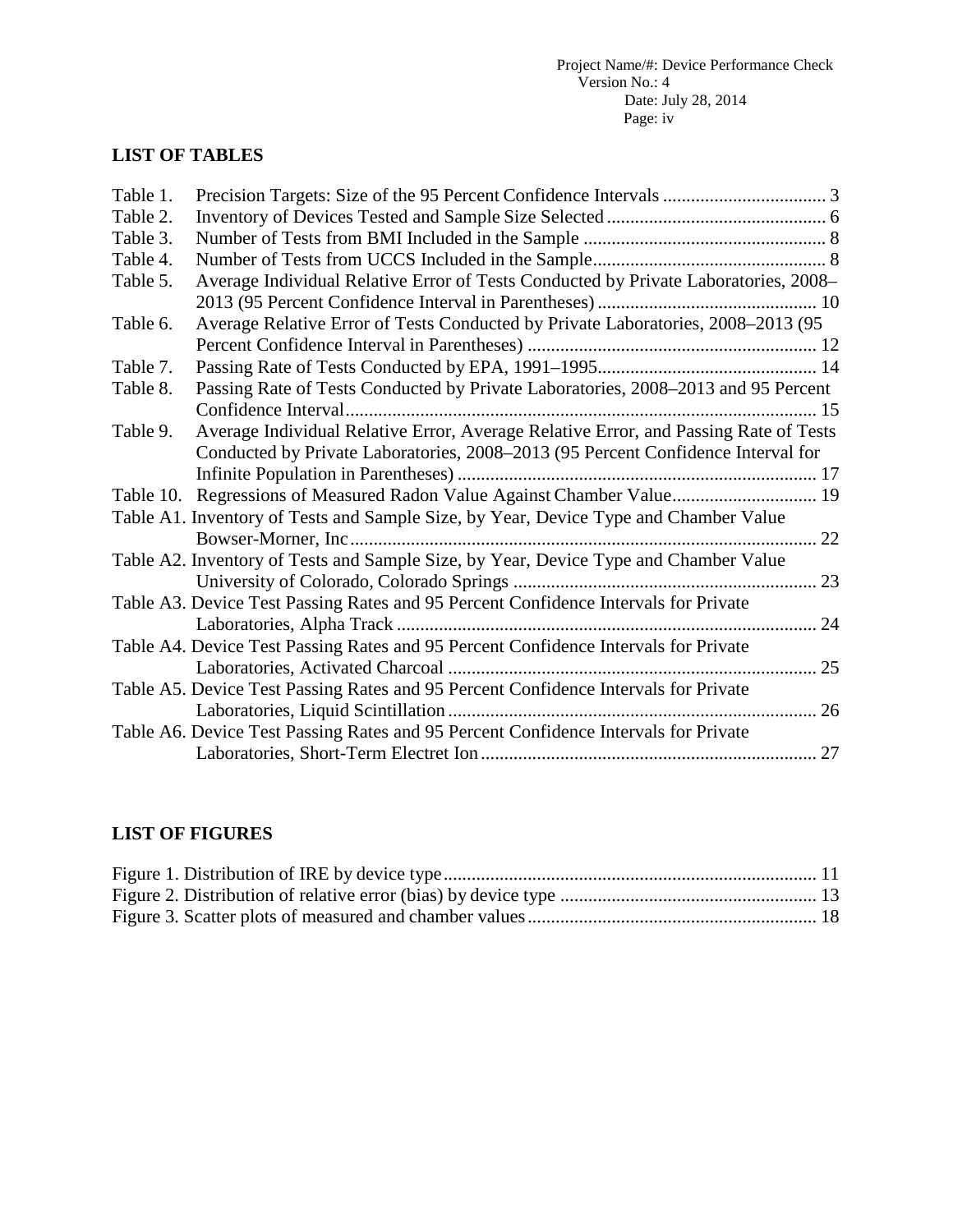# <span id="page-4-0"></span>**LIST OF ABBREVIATIONS**

|             | AARST-NRPP American Association of Radon Scientists and Technologists–National Radon |
|-------------|--------------------------------------------------------------------------------------|
|             | <b>Proficiency Program</b>                                                           |
| ARE         | <b>Average Relative Error</b>                                                        |
| BMI         | Bowser-Morner, Inc.                                                                  |
| CV          | Coefficient of Variation                                                             |
| <b>DEFF</b> | Design Effect                                                                        |
| <b>EPA</b>  | <b>Environmental Protection Agency</b>                                               |
| <b>IRE</b>  | <b>Individual Relative Error</b>                                                     |
| <b>NRSB</b> | National Radon Safety Board                                                          |
| pCi/L       | picocuries per liter                                                                 |
| <b>RMP</b>  | Radon Measurement Proficiency                                                        |
| <b>UCCS</b> | University of Colorado, Colorado Springs                                             |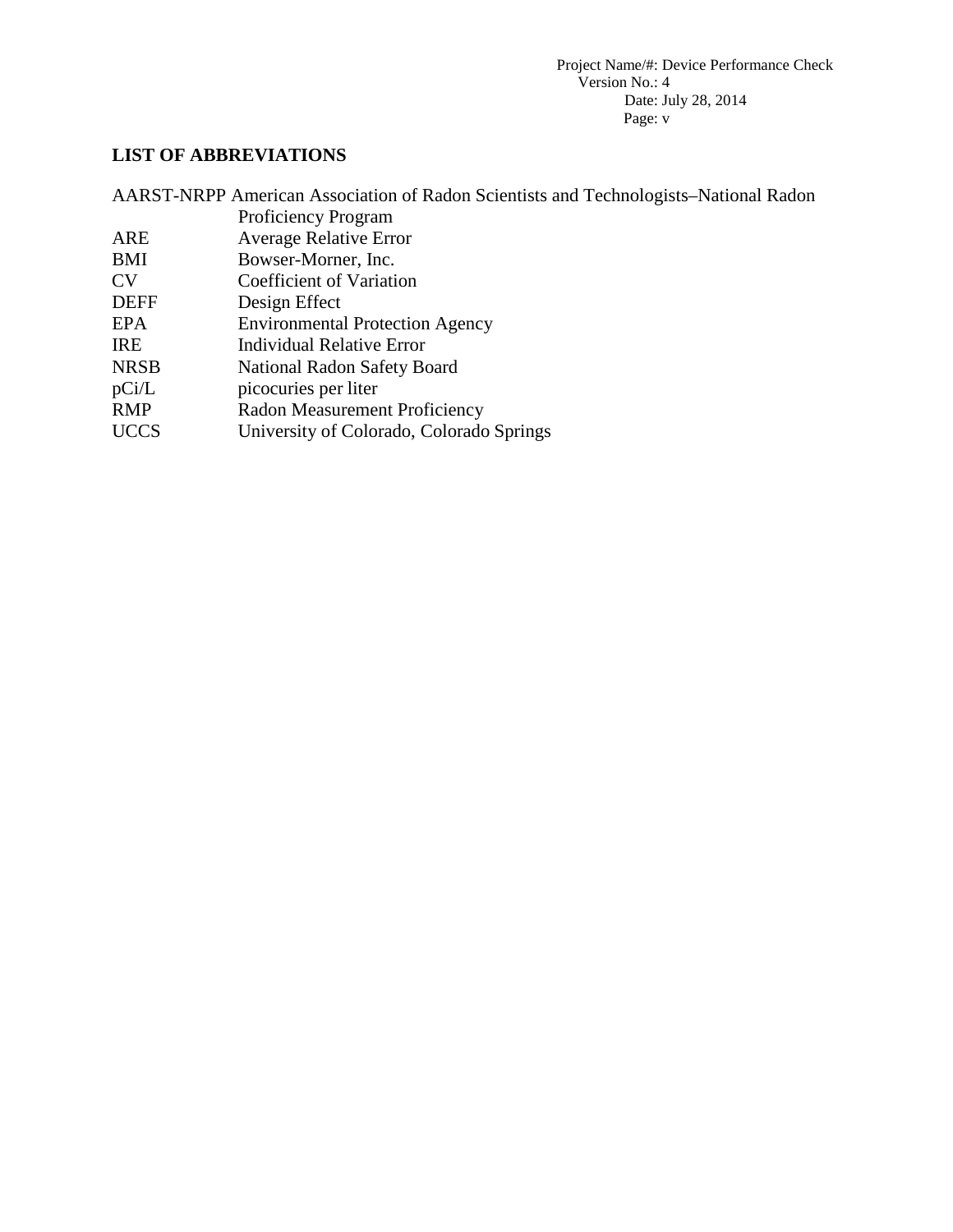### <span id="page-5-0"></span>**1. POLICY BACKGROUND AND RESEARCH QUESTION**

The U.S. Environmental Protection Agency (EPA) established the Radon Measurement Proficiency (RMP) Program in February 1986 to help consumers identify organizations capable of providing reliable radon measurement analysis services (EPA 1986). The program was designed to improve the quality and reliability of radon measurement systems. EPA provided a list of program participants as a resource for the public to find analytical laboratories with demonstrated radon and/or radon progeny measurement capabilities. In 1998, EPA began transitioning the program for privatization. Since that transition, EPA has no longer collected or evaluated proficiency data. Two independent, private organizations now provide radon proficiency testing: the National Radon Safety Board (NRSB) and the American Association of Radon Scientists and Technologists–National Radon Proficiency Program (AARST-NRPP). State programs that require the use of state-certified devices use these two proficiency programs to validate their devices. This study reviews recent RMP data to determine the current proficiency of radon test devices that are available to the public, and it provides a response to the Office of the Inspector General's report regarding oversight of radon testing device accuracy and reliability (EPA 2009).

Performance tests are conducted on radon measurement devices periodically to ensure that manufacturers are designing and producing devices that take accurate measurements and that technicians can read the results accurately. Device batches are put into a chamber that has a known concentration of radon. The concentrations are varied between test batches, much like the questions and answers on a standardized test are changed frequently to avoid cheating. Once the devices have been in the chamber long enough to produce a reading, they are removed, and the measured value of the devices noted. The performance testing laboratories then send the devices back to the manufacturers so that their technicians can read and report the measured values. The value the technicians report is known as the "measured value" and the value the performance testing laboratories set the chambers at is called the "chamber value" or the "target value."

Prior to the transition, EPA provided regular reports of the proficiency of radon measurement devices. In the first six rounds of EPA's testing, proficiency was calculated by averaging the results of two to four radon devices in a lot and determining if the average was within  $\pm 25$ percent of the test chamber value. EPA changed the method of calculation for proficiency in 1991 and required that all devices—not just the average of the devices in each lot—submitted by a laboratory meet the criterion of  $\pm 25$  percent of the chamber value. The results were recorded monthly in public reports.

To evaluate test device performance, we used EPA's monthly proficiency data from 1991 through 1995, including the number of tests conducted, the number of devices that passed the initial test, the number of devices that did not pass the initial test and were retested and the number of devices that passed the second test. The study includes data for the following test devices that are generally available to the public:

- Alpha track
- Activated charcoal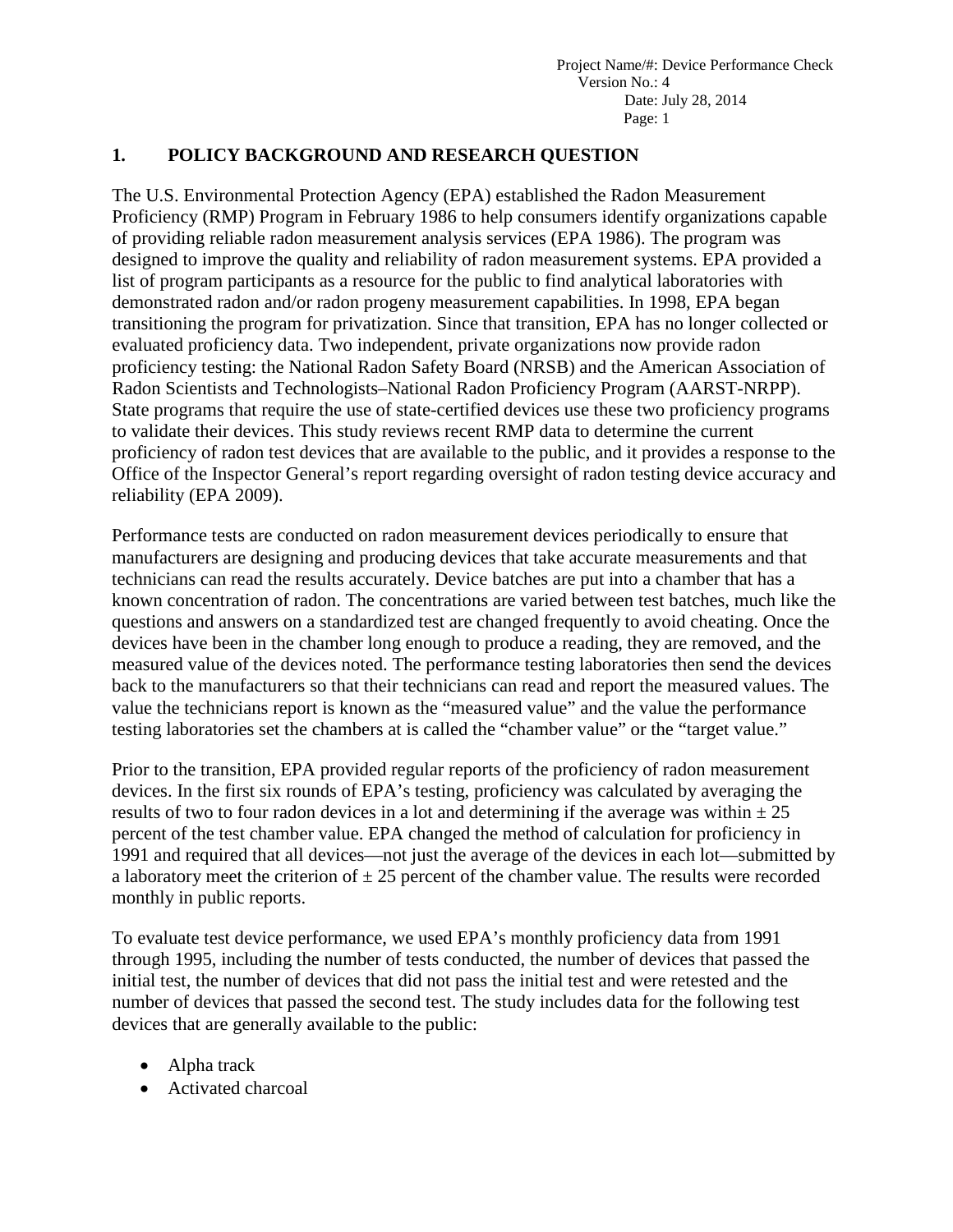- Liquid scintillation
- Short-term electret ion

We used this information for each device type and for each year to calculate the proficiency in terms of the percentage of devices submitted for proficiency testing that had measured results within  $\pm 25$  percent of the chamber value.

We also collected data from the two private laboratories that conduct national proficiency tests. Bowser-Morner, Inc. (BMI), provided data for tests conducted from 2008 through 2012. The University of Colorado, Colorado Springs (UCCS) provided data for 2011 through 2013. For each of the four device types, the laboratories provided the individual test results, including the device type, the test chamber target value and the reported results.

The performance assessment will use two measures of device accuracy for the private laboratories. The first measure is the average of the individual relative error (IRE) of each test:

$$
IRE = \frac{|Measured - Target|}{Target}
$$
 (1)

"Measured" is the radon level measured by the laboratory after the devices have been exposed to a certain concentration in the laboratory's chamber. "Target" is the concentration to which the test chamber was set during the exposure. The second measure is the passing rate, which is the proportion of proficiency tests with an IRE of less than 0.25.

In addition to these two measures of device accuracy, the performance check also will measure the bias of the devices by looking at the average relative error (ARE):

$$
ARE = \frac{\sum_{i=1}^{n} \frac{Measured - Target}{Target}}{n} \tag{2}
$$

The variable "*n*" is the number of devices tested. The average IRE uses the absolute value of the relative error; the ARE, however, can be positive, negative, or zero. If the ARE is positive, it indicates that the devices tend to report higher radon levels than actually occur. If it is negative, it indicates that the devices tend to underreport radon levels. If the ARE is zero, it indicates that the device is not biased. The ARE is a measure of bias, not of accuracy. The IRE measures device accuracy. As such, the ARE is a supplement to the IRE, not an alternative.

# <span id="page-6-0"></span>**2. DATA QUALITY OBJECTIVES AND ANALYSIS PLAN**

We planned on collecting data on all of the tests conducted by the EPA laboratory prior to 1999 and a sample of tests conducted by the private laboratories from 1999 through 2013. Because very few tests were conducted by the private laboratories at chamber values of less than 8 picocuries per liter (pCi/L), we planned on collecting all of the results of these tests. The private laboratories conducted hundreds of performance tests at higher chamber values; rather than review every test, we planned on selecting a probability sample of tests conducted at chamber values greater than 8 pCi/L. We divided the sample of the private laboratories' tests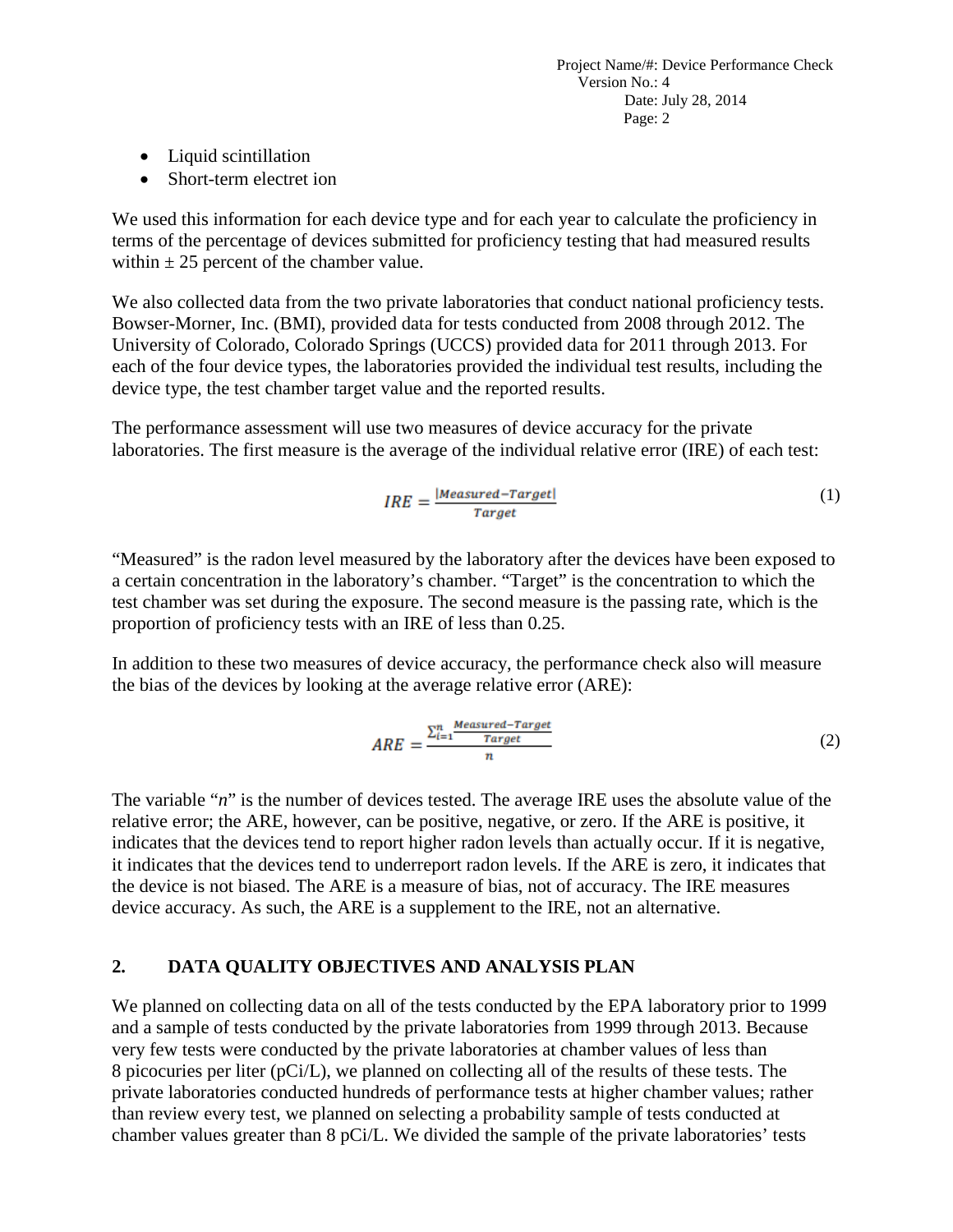between the two laboratories in proportion to the number of tests conducted by each. The proportions were based on prior estimates of the number of tests conducted by each laboratory.

The laboratories test devices in batches of five devices at a time. We used a two-staged stratified random sample design. In the first stage of the sample, we selected a stratified random sample of batches of test results. We stratified by device type, a range of chamber values, and the year of the test. In the second stage of the sample, we selected each device in the batch. This produced a clustered sample in which each device test result is not independent.

### <span id="page-7-0"></span>**2.1 The Precision Targets for the Study**

The precision targets for each chamber value range, device type, and year are shown in Table 1. We divided the tests into two periods, 1991–1998 and 1999–2012, and sampled with certainty from the first period. The sample of private laboratory results of tests was designed to estimate the mean IRE (a) without sampling error for tests conducted at chamber values less than 8 pCi/L and (b) with a margin of error of  $\pm 20$  percent—with 95 percent confidence—of the IRE for tests greater than 8 pCi/L for each device type, chamber value, and year. The precision target for the passing rate is  $\pm 10$  percentage points for devices tested by the private laboratories in chamber values greater than 8 pCi/L. For example, if 50 percent of the devices in the sample pass the test, we would be 95 percent confident that 40 percent to 60 percent of all the devices tested passed. The margins of error for the 1991–1998 tests and all of the tests with chamber values of less than 8 pCi/L are zero because we selected all of these tests. As explained in the next section, we expected that the sample designed to meet the mean IRE precision targets also would meet or exceed the precision targets for the estimated passing rate.

| Chamber<br>Value | <b>Device Type</b>          | <b>Annual Precision Target for</b><br>the Mean IRE (Percentage of<br>the Mean IRE) |           | <b>Annual Precision Target</b><br>for the Passing Rate<br>(Percentage Points) |           |  |
|------------------|-----------------------------|------------------------------------------------------------------------------------|-----------|-------------------------------------------------------------------------------|-----------|--|
|                  |                             | 1991-1998                                                                          | 1999-2012 | 1991-1998                                                                     | 1999-2012 |  |
|                  | Alpha Track                 | ±0.0                                                                               | ±0.0      | ±0.0                                                                          | ±0.0      |  |
| $< 8$ pCi/L      | <b>Activated Charcoal</b>   | ±0.0                                                                               | ±0.0      | ±0.0                                                                          | ±0.0      |  |
|                  | <b>Liquid Scintillation</b> | ±0.0                                                                               | ±0.0      | ±0.0                                                                          | ±0.0      |  |
|                  | Short-Term Electret Ion     | ±0.0                                                                               | ±0.0      | ±0.0                                                                          | ±0.0      |  |
|                  | Alpha Track                 | ±0.0                                                                               | ±20.0     | ±0.0                                                                          | ±10.0     |  |
| $8-16$ pCi/L     | <b>Activated Charcoal</b>   | ±0.0                                                                               | ±20.0     | ±0.0                                                                          | ±10.0     |  |
|                  | <b>Liquid Scintillation</b> | ±0.0                                                                               | ±20.0     | ±0.0                                                                          | ±10.0     |  |
|                  | Short-Term Electret Ion     | ±0.0                                                                               | ±20.0     | ±0.0                                                                          | ±10.0     |  |
|                  | Alpha Track                 | ±0.0                                                                               | ±20.0     | ±0.0                                                                          | ±10.0     |  |
| $>$ 16 pCi/L     | <b>Activated Charcoal</b>   | ±0.0                                                                               | ±20.0     | $+0.0$                                                                        | ±10.0     |  |
|                  | <b>Liquid Scintillation</b> | ±0.0                                                                               | ±20.0     | ±0.0                                                                          | ±10.0     |  |
|                  | Short-Term Electret Ion     | ±0.0                                                                               | ±20.0     | ±0.0                                                                          | ±10.0     |  |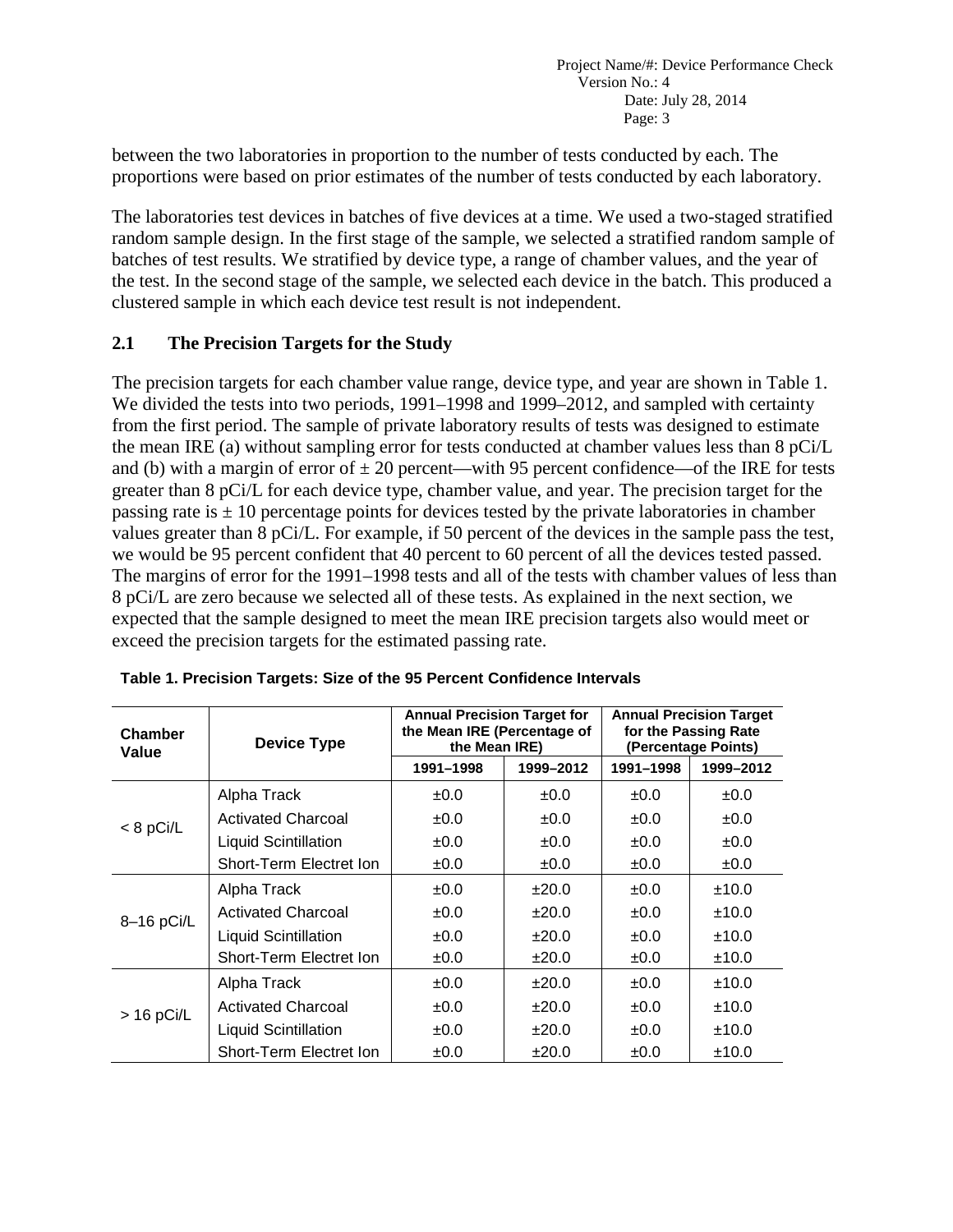### <span id="page-8-0"></span>**2.2 Estimates of the Coefficient of Variation and Design Effect**

The sample size necessary for a given precision target increases as the range of possible test results increases. To estimate the sample sizes required, we estimated the variance of the test results using data from a small pilot study conducted by EPA. In fact, we needed two estimates of the variability of the test results.

- 1. To estimate the mean IRE with a margin of error of  $\pm 20$  percent, we needed the coefficient of variation (CV) of the IRE, which is the standard deviation divided by the mean.
- 2. To estimate the percentage of devices that pass the test, we needed to estimate the standard deviation of the proportion.

We used the preliminary pilot data to estimate the CV of the IRE. Although these data are only preliminary, they are the best information available about the variation in test results. The CV for these data, excluding some extreme values, is 0.85. We had suspected that the CV might decline as the chamber value increased, but this was not the case in the pilot data; therefore, we used a single, overall CV to estimate the sample size.

We also used the pilot data to estimate the design effect (DEFF) of clustering the data by batch. The DEFF is 1.45 in the pilot data. In other words, the clustering of the tests increases the variance by about 45 percent when compared to a simple random sample of the same size. To account for this design effect, we increased the required sample size accordingly.

Whether a device passes the test is a binomial outcome: The device either passes or fails. To estimate the confidence interval of the percentage of devices that pass the test, we used the normal approximation of the binomial distribution. The standard deviation of a proportion is  $(P(1-P)/(n))^{0.5}$ . To calculate the sample size required, we assumed that the standard deviation is 0.50, which is its largest possible value. This produces a conservative estimate of the required sample size.

The estimates of the CV of the IRE from the pilot study imply that the sample size required to estimate the mean IRE with a margin of error of  $\pm 20$  percent will be larger than the sample required to estimate the proportion of devices that pass with a margin of error of  $\pm 10$  percentage points. To ensure that the study meets both objectives, we designed the sample to meet the precision target for the mean IRE, as this sample would also meet the precision target for the percentage of devices that pass the test with a margin of error of  $\pm$  10 percentage points.

### <span id="page-8-1"></span>**2.3 Number of Tests Conducted and Sample Selected**

In the original study design, we had planned to collect all of the test result data from the EPA laboratory for the tests conducted from 1991 through 1998. EPA also conducted tests in 1989 and 1990. We excluded those early years because the methods used by the laboratories may have been in flux as the laboratories identified and eliminated potential problems. We had also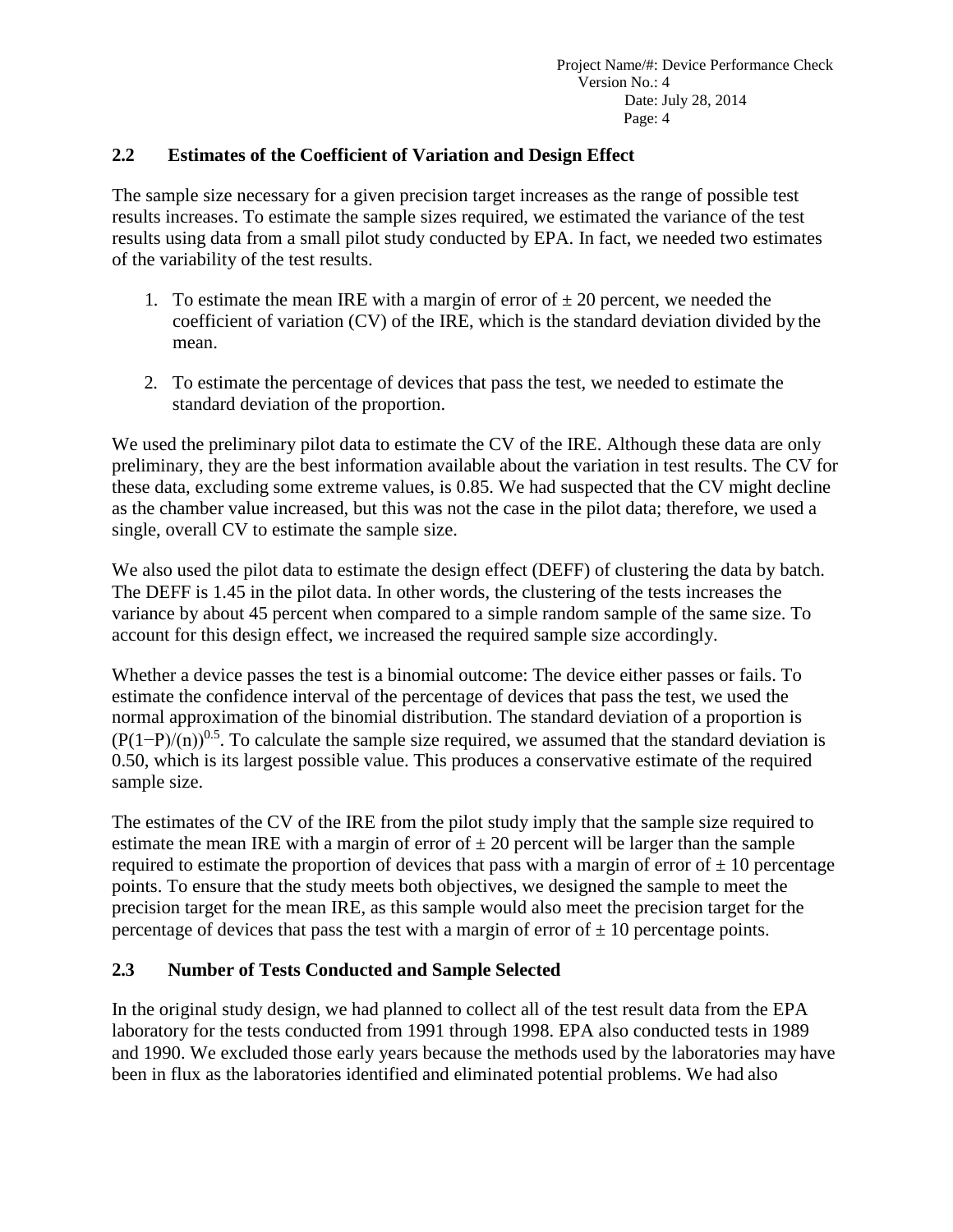planned on collecting a sample of tests conducted by the two private laboratories from 1999 through 2012. During data collection, we discovered that not all these data were available.

- EPA conducted tests from 1991 through 1995, but we did not find any test results beyond 1995.
- EPA retained summary reports on the number of tests conducted and the number that met the performance criterion, not individual test results, at least not that we discovered. These data can be used to determine the passing rate, but cannot be used to calculate the IRE or ARE.
- BMI has records of the individual performance tests it conducted from 2001 through 2012. Data for tests conducted by BMI before 2001 were not available. Furthermore, only the tests conducted after 2007 were accessible. Therefore, we collected data for a sample of tests conducted during the years 2008–2012.
- Although UCCS conducted tests before 2011, only data from 2011–2013 were available. Because UCCS did not conduct many tests, we used all of that data.

We assembled the sample using the following steps:

- 1. Select all performance test results conducted from 1991 through 1995.
- 2. Select all performance tests conducted by BMI from 2008 through 2012 at chamber values of less than 8 pCi/L.
- 3. Select random samples from the remaining tests conducted by BMI from 2008 through 2012. Stratify each year's tests by the chamber value of the test (either 8–16 pCi/L or greater than 16 pCi/L), and by device type.
- 4. Select all of the tests conducted by UCCS in the years 2011–2013.

After we selected the sample of BMI test results, We found that data for tests conducted prior to 2011 by UCCS were not available. Therefore, we could not increase the sample of tests conducted by BMI. The inventory of tests conducted by EPA and the private laboratories, as well as the size of the sample selected, is shown in Table 2. The private laboratories' inventory and sample for each year are shown in the appendix.

# <span id="page-9-0"></span>**3. DATA COLLECTION**

# <span id="page-9-1"></span>**3.1 EPA**

EPA had 11 boxes of radon performance test project archives. Data collectors reviewed each file in each box and identified files related to the RMP program. The data collectors found the monthly cumulative reports from January 1991 through September 1995 (with June 1995 and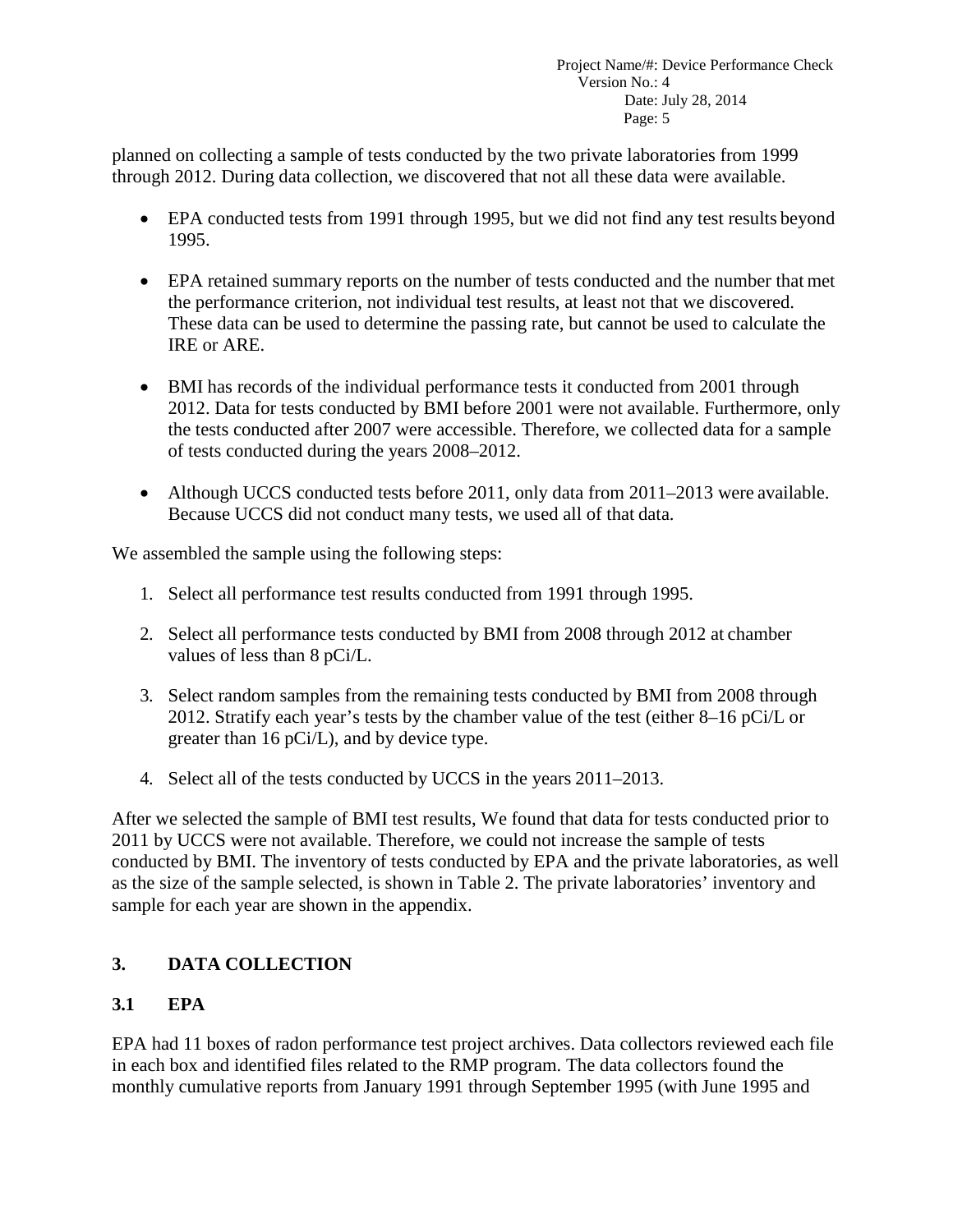|                       | Chamber      | <b>EPA</b> |               | <b>BMI</b> |               | <b>UCCS</b> |               |
|-----------------------|--------------|------------|---------------|------------|---------------|-------------|---------------|
| <b>Device Type</b>    | Value        | Inventory  | <b>Sample</b> | Inventory  | <b>Sample</b> | Inventory   | <b>Sample</b> |
|                       | $< 8$ pCi/L  | N/A        | N/A           | 0          | 0             | 0           | 0             |
|                       | 8-16 pCi/L   | N/A        | N/A           | $\Omega$   | 0             | $\Omega$    | $\Omega$      |
| Alpha Track           | $> 16$ pCi/L | N/A        | N/A           | 135        | 130           | 5           | 5             |
|                       | All          | 55         | 55            | 135        | 130           | 5           | 5             |
|                       | $< 8$ pCi/L  | N/A        | N/A           | 30         | 30            | 5           | 5             |
| Activated<br>Charcoal | 8-16 pCi/L   | N/A        | N/A           | 150        | 100           | 10          | 10            |
|                       | $> 16$ pCi/L | N/A        | N/A           | 380        | 215           | 35          | 35            |
|                       | All          | 375        | 375           | 560        | 345           | 50          | 50            |
|                       | $< 8$ pCi/L  | N/A        | N/A           | $\Omega$   | $\Omega$      | $\Omega$    | $\Omega$      |
| Liquid                | 8-16 pCi/L   | N/A        | N/A           | 80         | 70            | 0           | 0             |
| Scintillation         | $> 16$ pCi/L | N/A        | N/A           | 205        | 165           | 0           | $\Omega$      |
|                       | All          | 74         | 74            | 285        | 235           | $\Omega$    | $\Omega$      |
|                       | $< 8$ pCi/L  | N/A        | N/A           | 30         | 30            | 30          | 30            |
| Short-Term            | 8-16 pCi/L   | N/A        | N/A           | 280        | 155           | 105         | 105           |
| Electret Ion          | $> 16$ pCi/L | N/A        | N/A           | 1,090      | 330           | 140         | 140           |
|                       | All          | 585        | 585           | 1,400      | 515           | 275         | 275           |

### **Table 2. Inventory of Devices Tested and Sample Size Selected**

N/A = Not available. EPA reports did not show results by chamber value.

August 1995 missing). The reports provide the number of devices tested, the number of devices that passed, and the number of tests canceled. If the IRE for a device was between 0.25 and 0.50, it was retested. The reports provide the number of devices retested and the number of devices that passed the retest, as well as the number of retests that were canceled. The results for the four device types in the study (alpha track, activated charcoal, liquid scintillation, or short-term electret ion) were double-key entered into an electronic dataset. (All discrepancies were noted and reviewed, then corrected by the original entrant.)

The EPA files included duplicate reports for 2 months, November 1993 and June 1994, with different counts of devices tested and passed. We calculated the passing rate using both sets of reports, and the differences are small. To calculate the passing rates, we randomly dropped one of each set of duplicated reports.

### <span id="page-10-0"></span>**3.2 Bowser-Morner, Inc.**

At BMI, the data for the years 2008–2009 were filed alphabetically by company name in filing cabinets. Most of the data for the years 2010–2012 were not filed, but were arranged in stacks around the laboratory, sorted approximately by year and month. Some 2010 and 2011 data were in the filing cabinets. Files from tests conducted before 2008 were stored in boxes in a separate room, along with hundreds of other test results. Beginning with the tests conducted in 2007, BMI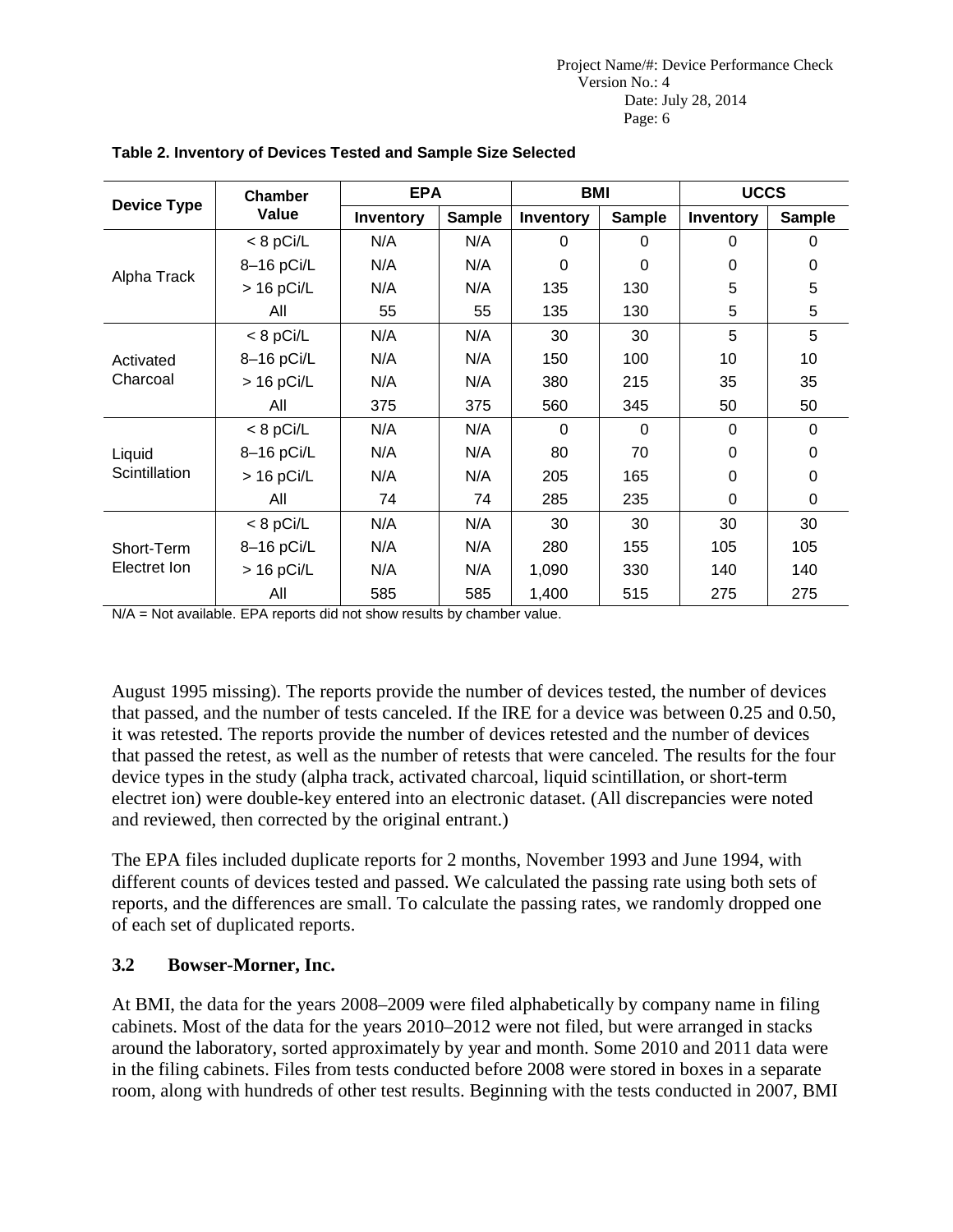began color-coding the files according to the tests conducted; all performance tests were filed in blue folders or manila folders with blue labels. Some performance data from 2007 appeared in plain manila folders, indicating that the color-coding system was not fully implemented until 2008.

The data collectors inventoried the data from 2010 through 2012, by year and month, and put the files into storage boxes. They also inventoried the data from the years 2008–2009, which were already in file cabinets.

Two data collectors inventoried the data. The first person looked at each performance test (each test with a blue folder or a blue label) and determined if it involved one of the four device types of interest. If it did, that person announced the year, the device type (alpha track, activated charcoal, liquid scintillation, or short-term electret ion), and chamber value range (less than 8 pCi/L, 8–16 pCi/L, or greater than 16 pCi/L) to the second person, who prepared an adhesive label with those three pieces of information and placed it on the results page within the file. Any test that appeared to be missing key information was examined by the second person and if either the test type or test results could not be identified by either person, that test was not counted as part of the inventory. Files labeled as retests were inventoried separately; there were fewer than five of these.

The data collectors entered the counts of tests into a sampling tool spreadsheet, which later was used to calculate the number of tests that were to be sampled and to identify which tests to select. To enter the counts into the sampling tool spreadsheet, the first person tallied or read the labels aloud, and the second person keyed the count into the sampling tool spreadsheet.

The data collectors then selected the sample of tests identified by the sampling tool spreadsheet. For each test, the data collectors entered the chamber value, device type, test results and the date of the test into an electronic database using double-key entry. After each box of data or each filing cabinet drawer had been entered by both people, the second person compared the number of applicable performance tests in that section against the number of data entries made by each person. Where discrepancies in the number of entries were found, the box or drawer was reexamined to ensure no data were missing from the spreadsheet. At random intervals, the chamber values and test results were spot-checked, and where discrepancies were found, the data were examined and reentered. As a final check, the total number of tests under each device type was tallied, and both data sheets were found to contain the same counts of tests. The number of tests included in the study is shown in Table 3. Each test included five devices. In total, the study includes test results for 1,224 devices. (One result for a short-term electret ion device tested at 8– 16 pCi/L was invalid.)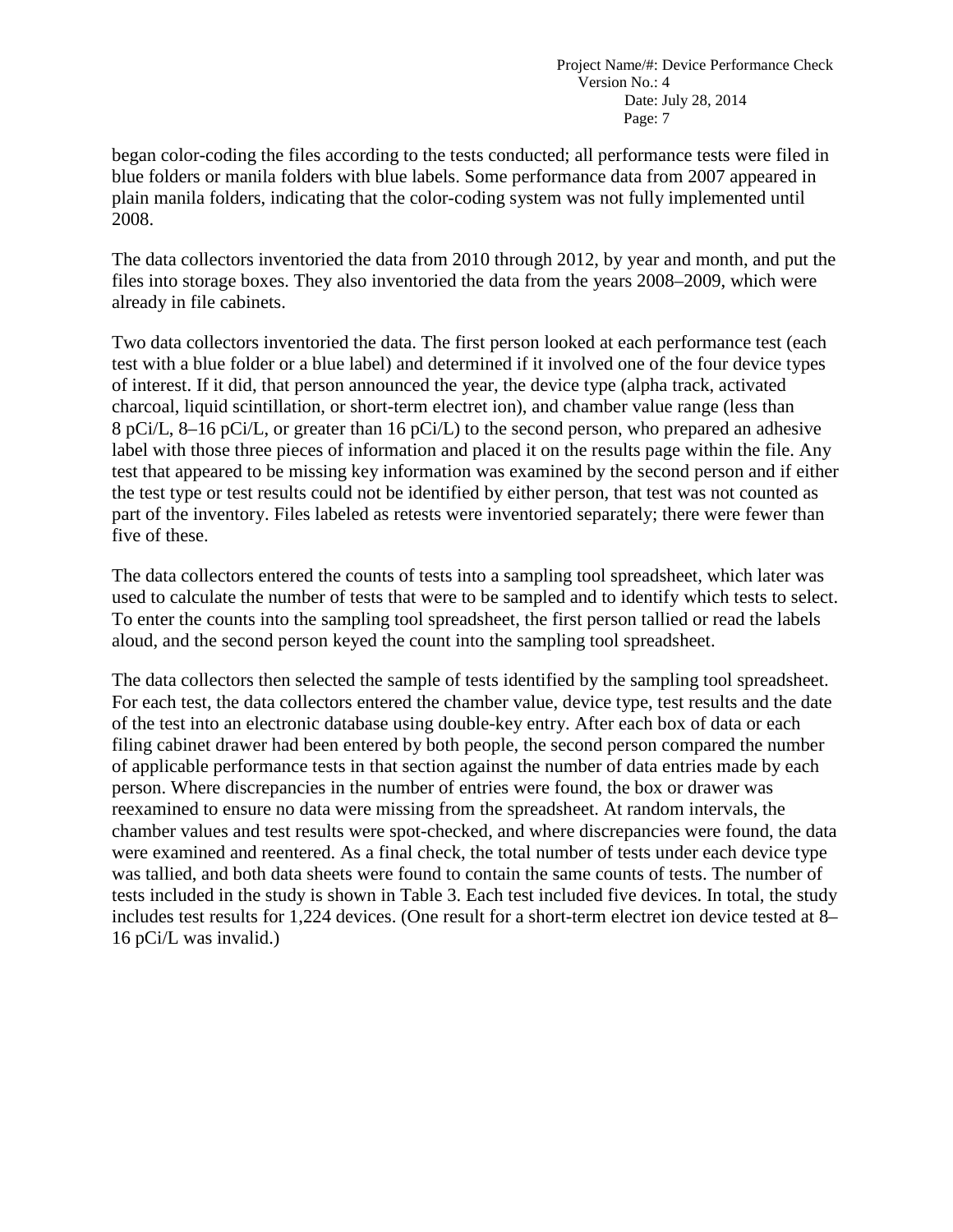| <b>Device Type</b>          | <b>Chamber Value</b> |              |                    |     |  |  |  |  |
|-----------------------------|----------------------|--------------|--------------------|-----|--|--|--|--|
|                             | $< 8$ pCi/L          | $8-16$ pCi/L | $\vert$ > 16 pCi/L | All |  |  |  |  |
| Alpha Track                 |                      |              | 26                 | 26  |  |  |  |  |
| <b>Activated Charcoal</b>   | 6                    | 20           | 43                 | 69  |  |  |  |  |
| <b>Liquid Scintillation</b> |                      | 14           | 33                 | 47  |  |  |  |  |
| Short-Term Electret Ion     | 6                    | 31           | 66                 | 103 |  |  |  |  |
| Total                       | 12                   | 65           | 168                | 245 |  |  |  |  |

### **Table 3. Number of Tests from BMI Included in the Sample**

A subsequent comparison in Microsoft Excel identified 32 cells that contained discrepant information out of a total of 2,450 cells that were entered on each spreadsheet. These discrepancies arose mostly on the test results, in particular, the fifth test value. Eleven out of 32 errors appeared on the fifth value. Each discrepancy was examined and resolved.

In only one instance was there an entire row of discrepant results. Most likely, the folder contained two sets of distinct data (as some folders did) and one of the two entries was from the wrong results sheet in that folder. Only one of the records was used in the analysis.

### <span id="page-12-0"></span>**3.3 University of Colorado**

UCCS scanned the results of the device performance tests they conducted and provided the images to EPA. All of the data were entered into an electronic database using double-key entry. If any discrepancies were found, we reviewed the original scan and determined the correct value. The number of tests provided by UCCS is shown in Table 4. Each test includes five devices.Test results of two devices were blank; both were activated charcoal devices tested at chamber values of 8–16 pCi/L. The total number of devices with test results in the 66 tests is 328.

|                             | <b>Chamber Value</b> |              |              |     |  |  |  |
|-----------------------------|----------------------|--------------|--------------|-----|--|--|--|
| <b>Device Type</b>          | $< 8$ pCi/L          | $8-16$ pCi/L | $>$ 16 pCi/L | All |  |  |  |
| Alpha Track                 |                      |              |              |     |  |  |  |
| <b>Activated Charcoal</b>   |                      |              |              | 10  |  |  |  |
| <b>Liquid Scintillation</b> |                      |              |              |     |  |  |  |
| Short Term Electret Ion     |                      | 21           | 28           | 55  |  |  |  |
| Total                       |                      |              | 36           | 66  |  |  |  |

**Table 4. Number of Tests from UCCS Included in the Sample**

# <span id="page-12-1"></span>**3.4 Tests Conducted at Low Chamber Values**

Both BMI and UCCS conducted a limited number of tests at low chamber values. Tests conducted at low levels require a high level of effort to ensure minimal accuracy; therefore, the laboratories conduct very few tests at these low levels. BMI conducted one test (of a batch of five devices) of an activated charcoal device at chamber values of less than 3 pCi/L during the 2008–2013 period. UCCS conducted four tests at chamber values less than 3 pCi/l in the years 2012–2013: one of an activated charcoal device and three of short-term electret ion devices.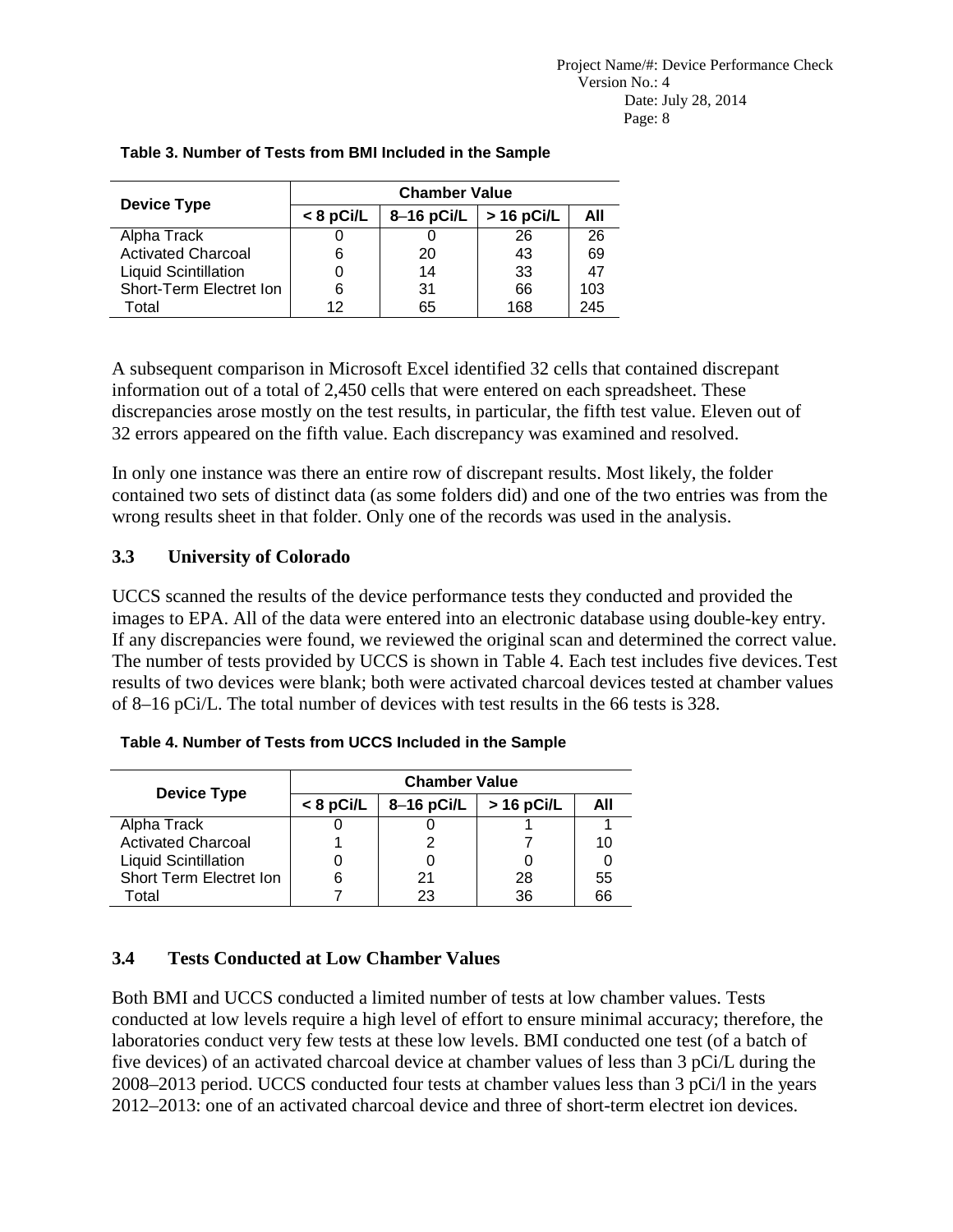### <span id="page-13-0"></span>**4. RESULTS**

The sample of test results from the private laboratories was used to calculate the IRE, ARE and passing rate for each device type for tests conducted from 2008 through 2013. The summary data from EPA were used to calculate passing rates for the devices tested by EPA in the years 1991– 1995. The average IRE, ARE and passing rate were calculated, along with 95 percent confidence intervals. The confidence intervals reflect the potential error introduced through sampling. When we used a census of devices, the interval width is zero. The confidence intervals do not incorporate other possible sources of error, such as measurement error. Other sources of uncertainty are discussed in Section 5.

### <span id="page-13-1"></span>**4.1 Individual Relative Error**

A summary of the IRE of the tests conducted by the private laboratories from 2008 through 2013 is shown in Table 5. The errors are quite small; the average IRE of each device is less than 0.15 in all years. The average IRE for activated charcoal and short-term ion electret is higher at chamber values less than 8 pCi/L than it is at higher chamber values. Table 5 also includes 95 percent confidence intervals; the intervals are design-based—that is, they reflect the stratification and clustering of the sample.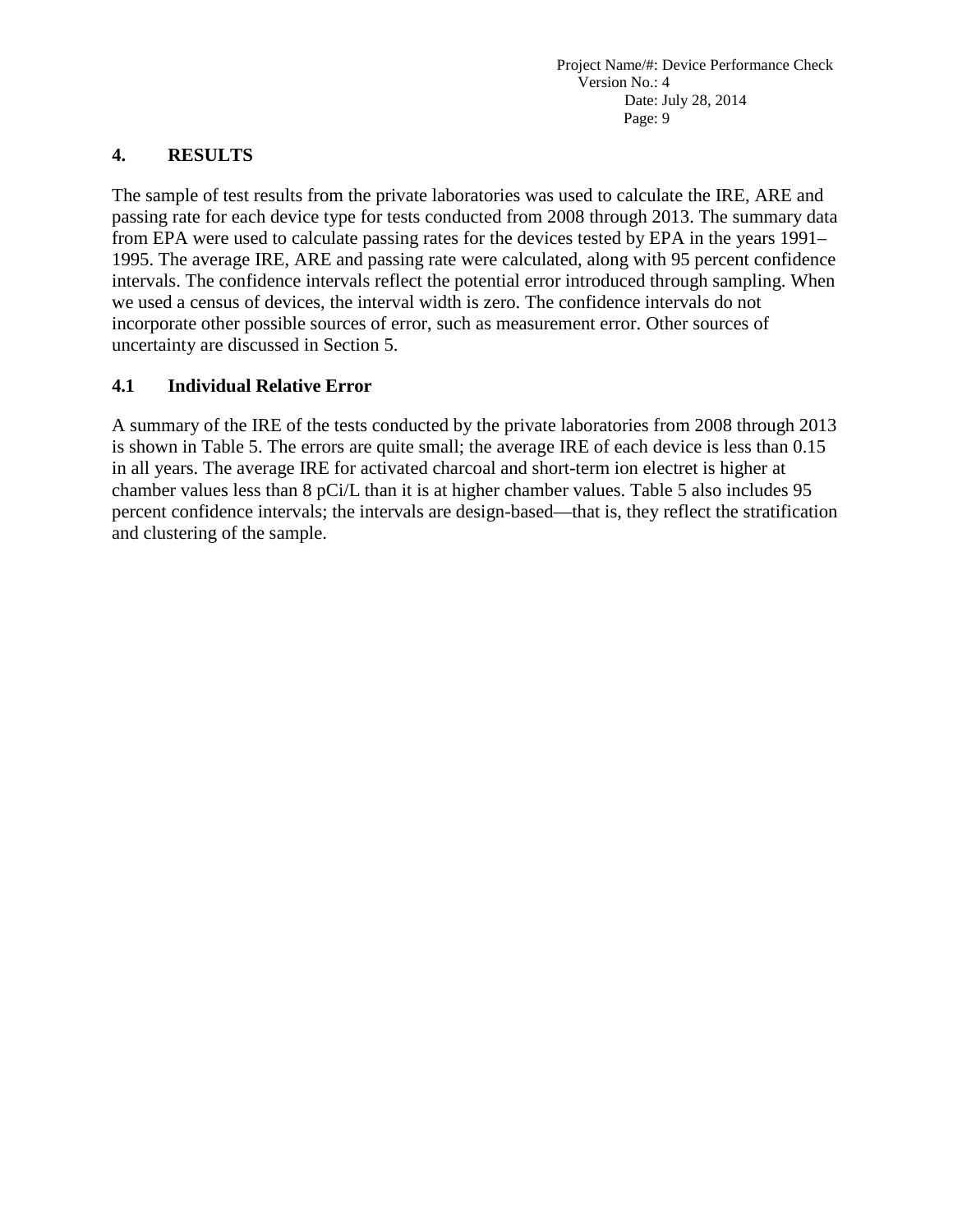| <b>Device</b><br><b>Type</b> | <b>Chamber</b><br>Value | 2008                   | 2009                   | 2010                   | 2011                   | 2012                   | 2013                   | All                    |
|------------------------------|-------------------------|------------------------|------------------------|------------------------|------------------------|------------------------|------------------------|------------------------|
|                              | $< 8$ pCi/L             | N/A                    | N/A                    | N/A                    | N/A                    | N/A                    | N/A                    | N/A                    |
| Alpha<br><b>Track</b>        | 8-16 pCi/L              | N/A                    | N/A                    | N/A                    | N/A                    | N/A                    | N/A                    | N/A                    |
|                              | $> 16$ pCi/L            | 0.123<br>$(\pm 0.013)$ | 0.118<br>$(\pm 0.000)$ | 0.054<br>$(\pm 0.000)$ | 0.083<br>$(\pm 0.000)$ | 0.119<br>$(\pm 0.000)$ | N/A                    | 0.101<br>$(\pm 0.002)$ |
|                              | All                     | 0.123<br>$(\pm 0.013)$ | 0.118<br>$(\pm 0.000)$ | 0.054<br>$(\pm 0.000)$ | 0.083<br>$(\pm 0.000)$ | 0.119<br>$(\pm 0.000)$ | N/A                    | 0.101<br>$(\pm 0.002)$ |
| Activated<br>Charcoal        | $< 8$ pCi/L             | 0.087<br>$(\pm 0.000)$ | 0.102<br>$(\pm 0.000)$ | N/A                    | 0.093<br>$(\pm 0.000)$ | 0.068<br>$(\pm 0.000)$ | N/A                    | 0.092<br>$(\pm 0.000)$ |
|                              | 8-16 pCi/L              | 0.037<br>$(\pm 0.000)$ | 0.054<br>$(\pm 0.027)$ | 0.072<br>$(\pm 0.031)$ | 0.060<br>$(\pm 0.015)$ | 0.059<br>$(\pm 0.011)$ | N/A                    | 0.061<br>$(\pm 0.011)$ |
|                              | $> 16$ pCi/L            | 0.088<br>$(\pm 0.018)$ | 0.098<br>$(\pm 0.011)$ | 0.076<br>$(\pm 0.025)$ | 0.051<br>$(\pm 0.015)$ | 0.054<br>$(\pm 0.01)$  | 0.06<br>$(\pm 0.000)$  | 0.071<br>$(\pm 0.007)$ |
|                              | All                     | 0.083<br>$(\pm 0.015)$ | 0.086<br>$(\pm 0.01)$  | 0.075<br>$(\pm 0.019)$ | 0.055<br>$(\pm 0.011)$ | 0.056<br>$(\pm 0.008)$ | 0.06<br>$(\pm 0.000)$  | 0.069<br>$(\pm 0.006)$ |
|                              | $< 8$ pCi/L             | N/A                    | N/A                    | N/A                    | N/A                    | N/A                    | N/A                    | N/A                    |
| Liquid                       | 8-16 pCi/L              | 0.147<br>$(\pm 0.000)$ | 0.039<br>$(\pm 0.000)$ | 0.027<br>$(\pm 0.006)$ | 0.064<br>$(\pm 0.000)$ | 0.078<br>$(\pm 0.000)$ | N/A                    | 0.069<br>$(\pm 0.001)$ |
| Scintillation                | $> 16$ pCi/L            | 0.099<br>$(\pm 0.000)$ | 0.076<br>$(\pm 0.013)$ | 0.059<br>$(\pm 0.000)$ | 0.074<br>$(\pm 0.000)$ | 0.051<br>$(\pm 0.005)$ | N/A                    | 0.071<br>$(\pm 0.004)$ |
|                              | All                     | 0.115<br>$(\pm 0.000)$ | 0.073<br>$(\pm 0.012)$ | 0.048<br>$(\pm 0.002)$ | 0.072<br>$(\pm 0.000)$ | 0.066<br>$(\pm 0.002)$ | N/A                    | 0.071<br>$(\pm 0.003)$ |
|                              | $< 8$ pCi/L             | 0.13<br>$(\pm 0.000)$  | 0.118<br>$(\pm 0.000)$ | N/A                    | 0.125<br>$(\pm 0.000)$ | 0.062<br>$(\pm 0.000)$ | N/A                    | 0.109<br>$(\pm 0.000)$ |
| Short-Term                   | 8-16 pCi/L              | 0.077<br>$(\pm 0.000)$ | 0.048<br>$(\pm 0.000)$ | 0.086<br>$(\pm 0.021)$ | 0.077<br>$(\pm 0.006)$ | 0.062<br>$(\pm 0.01)$  | 0.047<br>$(\pm 0.000)$ | 0.069<br>$(\pm 0.005)$ |
| Electret Ion                 | $> 16$ pCi/L            | 0.053<br>$(\pm 0.011)$ | 0.041<br>$(\pm 0.012)$ | 0.036<br>$(\pm 0.007)$ | 0.059<br>$(\pm 0.012)$ | 0.057<br>$(\pm 0.007)$ | 0.080<br>$(\pm 0.000)$ | 0.051<br>$(\pm 0.005)$ |
|                              | All                     | 0.057<br>$(\pm 0.01)$  | 0.044<br>$(\pm 0.011)$ | 0.049<br>$(\pm 0.007)$ | 0.068<br>$(\pm 0.009)$ | 0.059<br>$(\pm 0.006)$ | 0.069<br>$(\pm 0.000)$ | 0.057<br>$(\pm 0.004)$ |

#### **Table 5. Average Individual Relative Error of Tests Conducted by Private Laboratories, 2008– 2013 (95 Percent Confidence Interval in Parentheses)**

Note: Interval widths are zero when all devices were sampled. N/A = No tests available.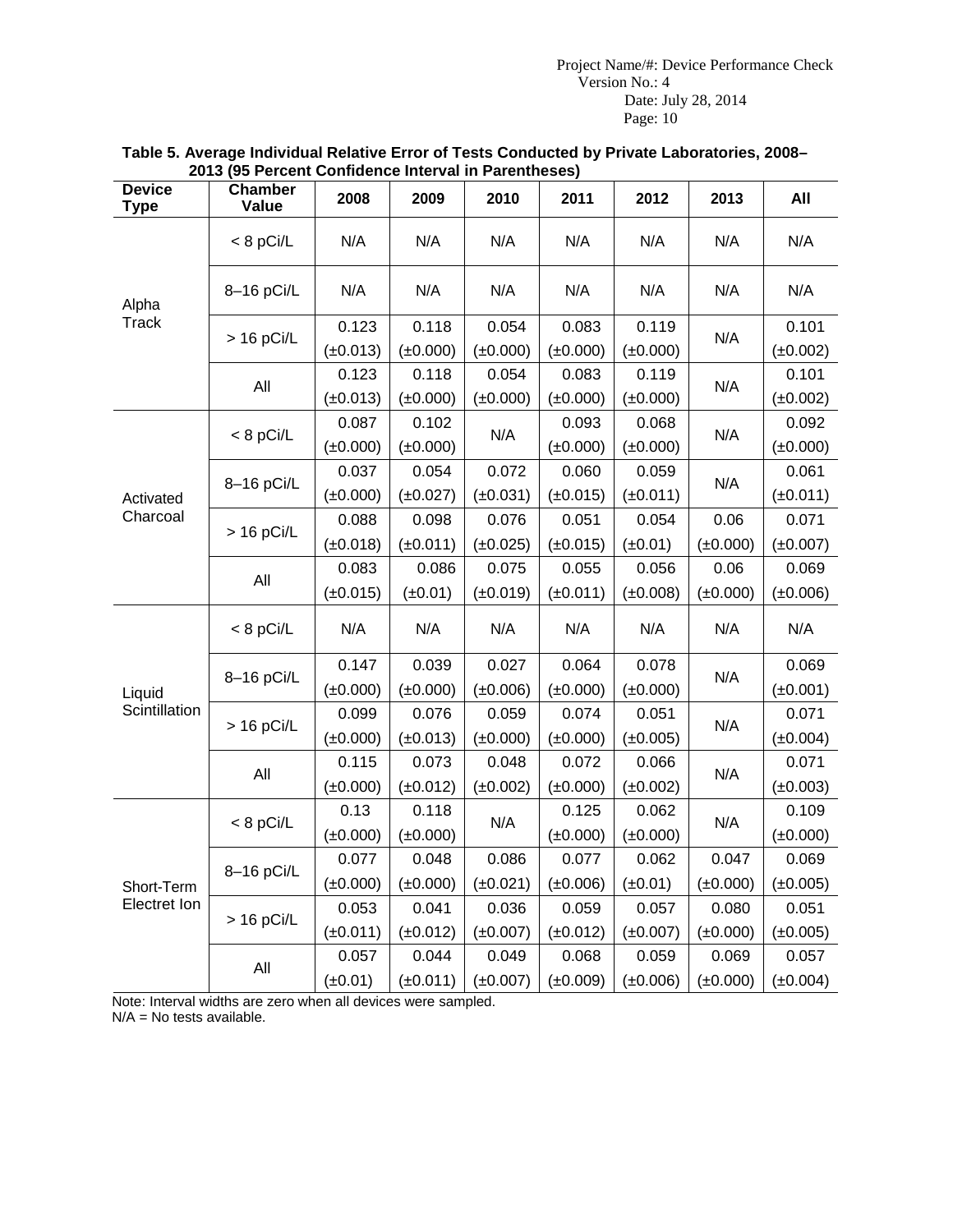Figure 1 contains histograms of IRE values, by type of device. The distributions are skewed to the left, and very few devices had IREs greater than 0.15. Two devices, both short-term electret ion devices tested at chamber values greater than 16 pCi/L, had IREs greater than 0.6. Three devices had IREs between 0.3 and 0.6, and another 10 devices had IREs between 0.25 and 0.3. Overall, the histograms are indications of the accuracy of the devices.



<span id="page-15-1"></span>**Figure** 1**. Distribution of IRE by device type.**

# <span id="page-15-0"></span>**4.2 Average Relative Error**

The average relative error is a measure of the bias of a device. A positive ARE, for example, indicates that the device tends to overstate the true radon concentration. The ARE tends to be close to zero—across all years, device types and chamber values, ARE values range from −0.087 (activated charcoal, chamber value of less than 8 pCi/L) to 0.147 (liquid scintillation, chamber value of 8–16 pCi/L). The results are shown in Table 6 ,with design-based confidence intervals.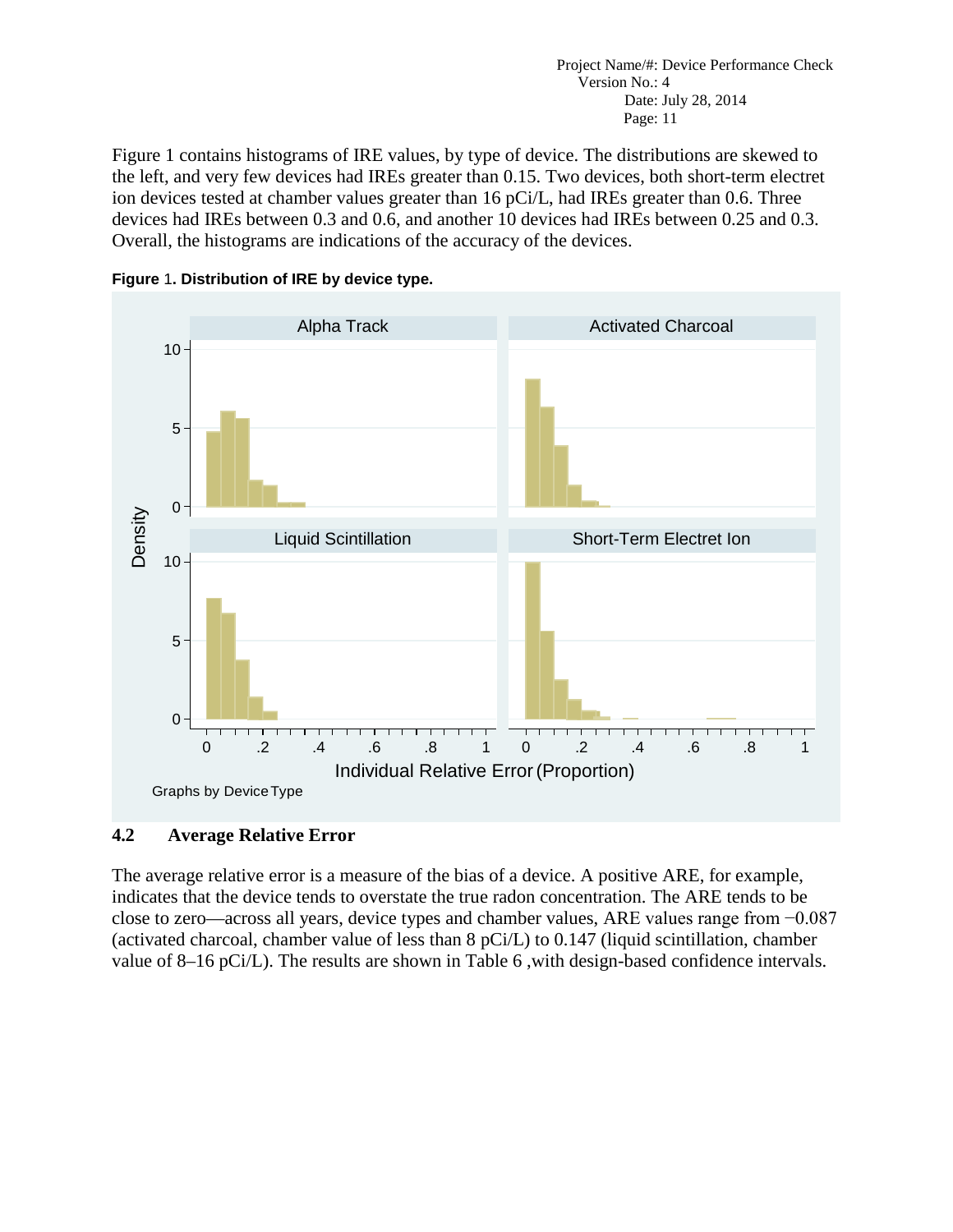| <b>Device</b><br><b>Type</b> | <b>Chamber</b><br>Value | 2008                      | 2009                      | 2010                      | 2011                      | 2012                      | 2013                      | All                       |
|------------------------------|-------------------------|---------------------------|---------------------------|---------------------------|---------------------------|---------------------------|---------------------------|---------------------------|
| Alpha                        | $< 8$ pCi/L             | N/A                       | N/A                       | N/A                       | N/A                       | N/A                       | N/A                       | N/A                       |
|                              | 8-16 pCi/L              | N/A                       | N/A                       | N/A                       | N/A                       | N/A                       | N/A                       | N/A                       |
| <b>Track</b>                 | $> 16$ pCi/L            | $-0.037$<br>$(\pm 0.081)$ | $-0.026$<br>$(\pm 0.000)$ | $-0.048$<br>$(\pm 0.000)$ | $-0.070$<br>$(\pm 0.000)$ | $-0.078$<br>$(\pm 0.000)$ | N/A                       | $-0.055$<br>$(\pm 0.012)$ |
|                              | All                     | $-0.037$<br>$(\pm 0.081)$ | $-0.026$<br>$(\pm 0.000)$ | $-0.048$<br>$(\pm 0.000)$ | $-0.070$<br>$(\pm 0.000)$ | $-0.078$<br>$(\pm 0.000)$ | N/A                       | $-0.055$<br>$(\pm 0.012)$ |
|                              | $< 8$ pCi/L             | $-0.087$<br>$(\pm 0.000)$ | $-0.043$<br>$(\pm 0.000)$ | N/A                       | $-0.061$<br>$(\pm 0.000)$ | 0.068<br>$(\pm 0.000)$    | N/A                       | $-0.042$<br>$(\pm 0.000)$ |
| Activated                    | 8-16 pCi/L              | 0.026<br>$(\pm 0.000)$    | 0.008<br>$(\pm 0.06)$     | $-0.062$<br>$(\pm 0.039)$ | 0.052<br>$(\pm 0.015)$    | $-0.016$<br>$(\pm 0.017)$ | N/A                       | $-0.009$<br>$(\pm 0.017)$ |
| Charcoal                     | $> 16$ pCi/L            | $-0.012$<br>$(\pm 0.051)$ | $-0.025$<br>$(\pm 0.028)$ | $-0.040$<br>$(\pm 0.036)$ | $-0.045$<br>$(\pm 0.017)$ | $-0.007$<br>$(\pm 0.021)$ | $-0.045$<br>$(\pm 0.000)$ | $-0.026$<br>$(\pm 0.014)$ |
|                              | All                     | $-0.016$<br>$(\pm 0.041)$ | $-0.018$<br>$(\pm 0.023)$ | $-0.048$<br>$(\pm 0.027)$ | $-0.022$<br>$(\pm 0.013)$ | $-0.007$<br>$(\pm 0.015)$ | $-0.045$<br>$(\pm 0.000)$ | $-0.023$<br>$(\pm 0.011)$ |
|                              | $< 8$ pCi/L             | N/A                       | N/A                       | N/A                       | N/A                       | N/A                       | N/A                       | N/A                       |
| Liquid                       | 8-16 pCi/L              | 0.147<br>$(\pm 0.000)$    | 0.037<br>$(\pm 0.000)$    | $-0.026$<br>$(\pm 0.008)$ | 0.004<br>$(\pm 0.000)$    | 0.024<br>$(\pm 0.000)$    | N/A                       | 0.024<br>$(\pm 0.002)$    |
| Scintillation                | $> 16$ pCi/L            | 0.037<br>$(\pm 0.000)$    | 0.039<br>$(\pm 0.037)$    | 0.015<br>$(\pm 0.000)$    | 0.043<br>$(\pm 0.000)$    | 0.017<br>$(\pm 0.038)$    | N/A                       | 0.032<br>$(\pm 0.013)$    |
|                              | All                     | 0.074<br>$(\pm 0.000)$    | 0.039<br>$(\pm 0.035)$    | 0.001<br>$(\pm 0.003)$    | 0.035<br>$(\pm 0.000)$    | 0.020<br>$(\pm 0.017)$    | N/A                       | 0.030<br>$(\pm 0.009)$    |
|                              | $< 8$ pCi/L             | 0.117<br>$(\pm 0.000)$    | 0.088<br>$(\pm 0.000)$    | N/A                       | $-0.024$<br>$(\pm 0.000)$ | 0.047<br>$(\pm 0.000)$    | N/A                       | 0.024<br>$(\pm 0.000)$    |
| Short-Term                   | 8-16 pCi/L              | 0.041<br>$(\pm 0.000)$    | $-0.007$<br>$(\pm 0.000)$ | 0.051<br>$(\pm 0.023)$    | $-0.037$<br>$(\pm 0.017)$ | 0.024<br>$(\pm 0.028)$    | 0.003<br>$(\pm 0.000)$    | 0.012<br>$(\pm 0.011)$    |
| Electret Ion                 | $> 16$ pCi/L            | 0.012<br>$(\pm 0.022)$    | 0.001<br>$(\pm 0.019)$    | $-0.017$<br>$(\pm 0.011)$ | $-0.018$<br>$(\pm 0.019)$ | 0.015<br>$(\pm 0.017)$    | 0.014<br>$(\pm 0.000)$    | $-0.002$<br>$(\pm 0.008)$ |
|                              | All                     | 0.017<br>$(\pm 0.019)$    | 0.003<br>$(\pm 0.017)$    | 0.000<br>$(\pm 0.01)$     | $-0.023$<br>$(\pm 0.014)$ | 0.020<br>$(\pm 0.014)$    | 0.010<br>$(\pm 0.000)$    | 0.002<br>$(\pm 0.006)$    |

#### **Table 6. Average Relative Error of Tests Conducted by Private Laboratories, 2008–2013 (95 Percent Confidence Interval in Parentheses)**

Note: Interval widths are zero when all devices were sampled. N/A = No tests available.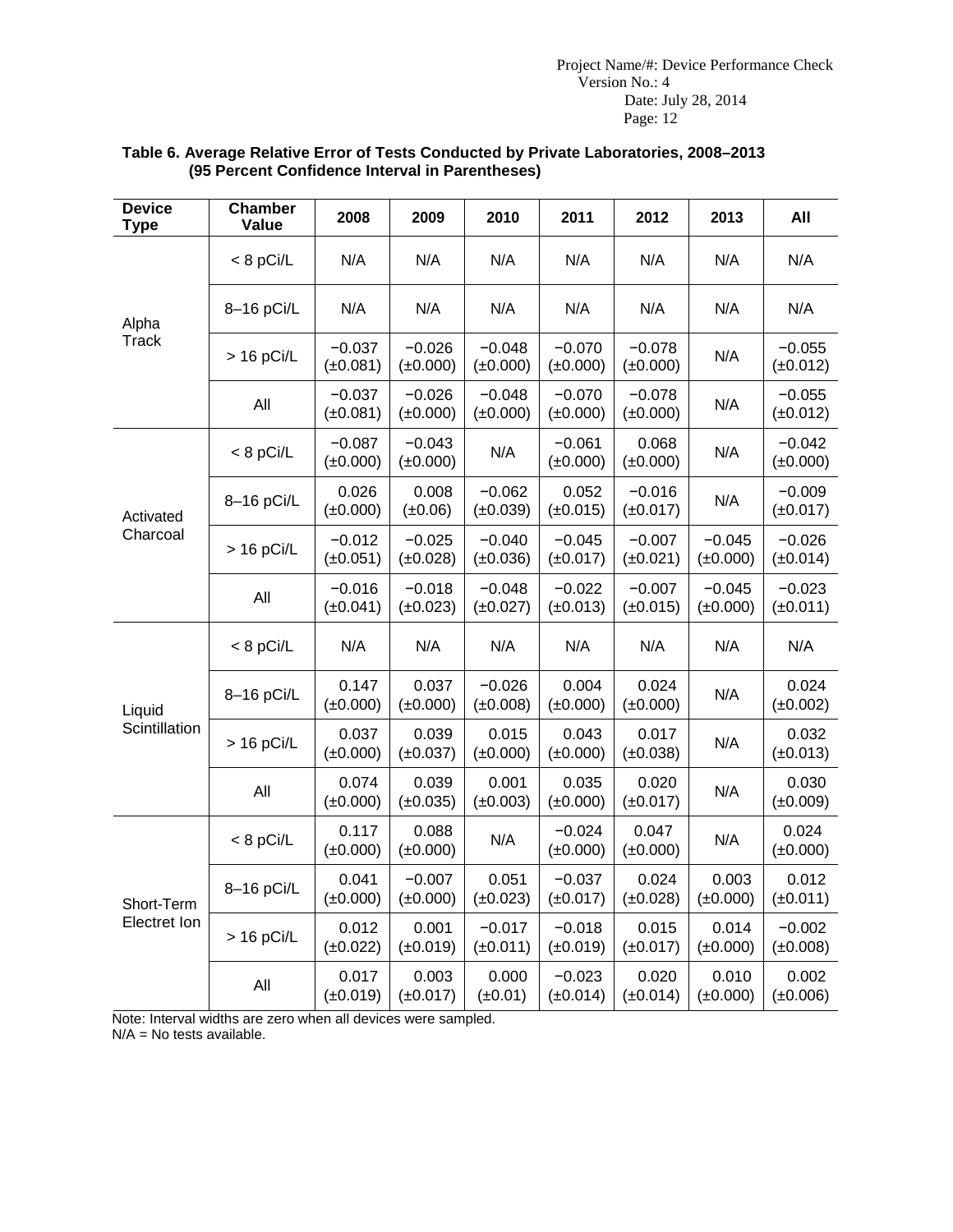Figure 2 contains the histograms of the relative errors by device type. The histograms show the distribution of the relative error of each device. The average of these values is the ARE. The relative errors are relatively tightly distributed around zero. The exceptions are the two shortterm electret ion devices with IREs greater than 0.6.



<span id="page-17-1"></span>**Figure 2. Distribution of relative error (bias) by device type.**

### <span id="page-17-0"></span>**4.3 Passing Rates**

A device passes the tests if its IRE is less than 0.25. EPA tested more than 1,000 devices in the years 1991–1995. Overall, 69 percent of the devices passed the initial tests. The results are shown in Table 7. Overall, approximately three-quarters of the devices retested passed. EPA also conducted retests, which are not included in Table 7 to make comparing the private laboratory results easier. There also are some inconsistencies between the initial test and retest data. In some cases, the number of retests exceeded the number of initial tests.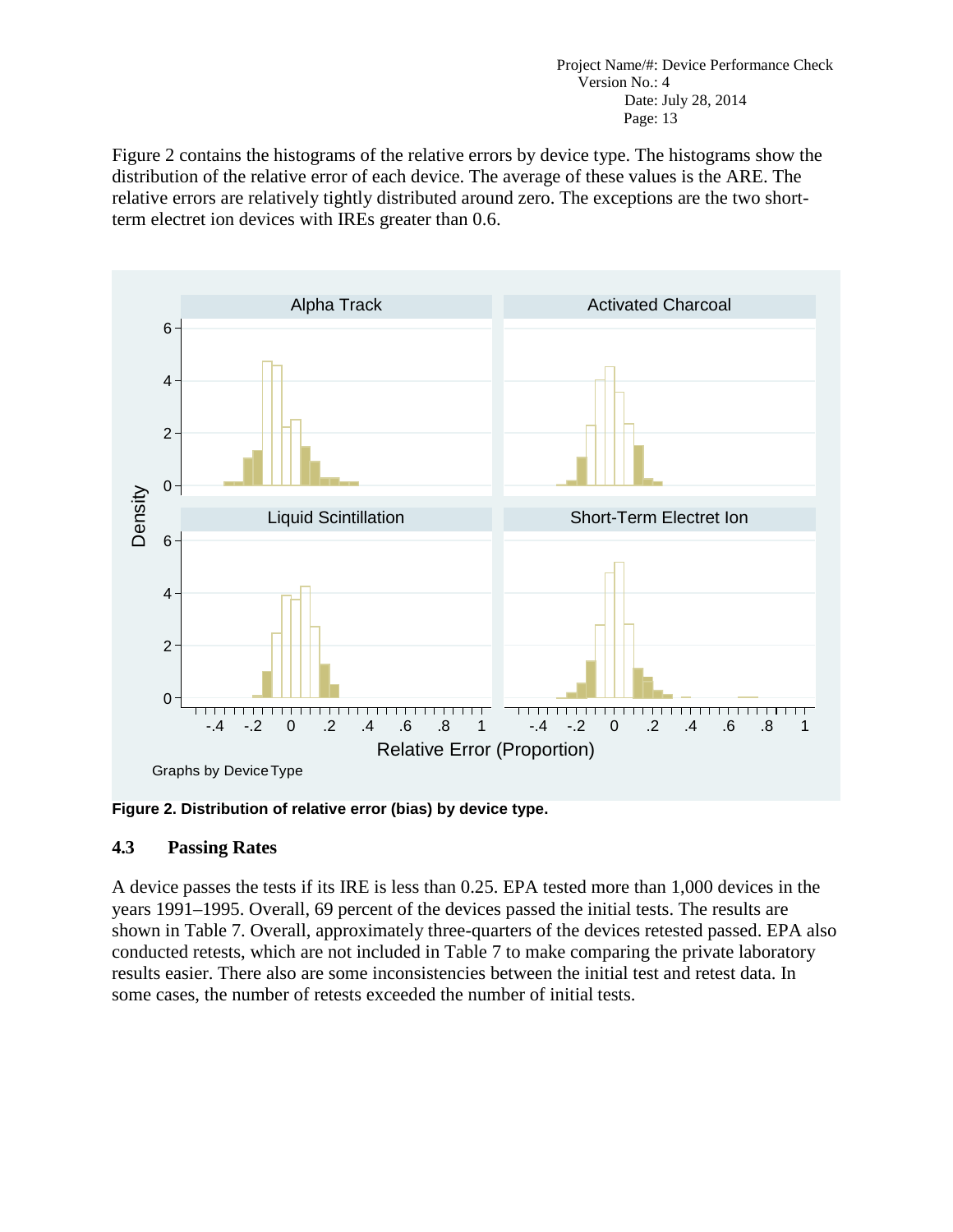| <b>Device Type</b>         | <b>Statistic</b>      | 1991  | 1992  | 1993  | 1994  | 1995  | All   |
|----------------------------|-----------------------|-------|-------|-------|-------|-------|-------|
|                            | Devices Tested        | 22    | 7     | 5     | 10    | 8     | 52    |
| Alpha Track                | Devices Passed        | 5     | 3     | 2     |       | 4     | 21    |
|                            | Passing Rate          | 0.227 | 0.429 | 0.400 | 0.700 | 0.500 | 0.404 |
|                            | <b>Devices Tested</b> | 171   | 37    | 45    | 107   | 15    | 375   |
| Activated<br>Charcoal      | Devices Passed        | 99    | 20    | 32    | 84    | 4     | 239   |
|                            | Passing Rate          | 0.579 | 0.541 | 0.711 | 0.785 | 0.267 | 0.637 |
|                            | <b>Devices Tested</b> | 18    | 21    | 12    | 15    | 8     | 74    |
| Liquid Scintillation       | Devices Passed        | 9     | 14    | 5     | 11    | 6     | 45    |
|                            | Passing Rate          | 0.500 | 0.667 | 0.417 | 0.733 | 0.750 | 0.608 |
| Short-Term<br>Electret Ion | <b>Devices Tested</b> | 164   | 117   | 86    | 184   | 34    | 585   |
|                            | Devices Passed        | 123   | 83    | 71    | 144   | 20    | 441   |
|                            | Passing Rate          | 0.750 | 0.709 | 0.826 | 0.783 | 0.588 | 0.754 |

### **Table 7. Passing Rate of Tests Conducted by EPA, 1991–1995**

Virtually all the devices tested by the private laboratories passed: The overall passing rate was 99 percent. Of the 1,552 tests reviewed, only 15 devices failed: 10 short-term electret ion devices, four alpha track devices, and one activated charcoal device. The overall passing rate for each device type is shown in Table 8. In addition to the passing rate, the table also includes the 95 percent confidence interval.<sup>1</sup> The interval includes a finite population correction, reflecting the relatively large sample selected. When the passing rate is 1.0, the interval is one-sided. No significant trends are apparent by chamber value. The passing rate by chamber value range is shown for each device type and year in the appendix.

The passing rate of the devices tested through proficiency programs from 2008 through 2013 is significantly higher than that achieved from 1991 through 1995. Although the study did not formally explore the reasons for the difference, several possible explanations exist. One reason may be differences in the chamber values of the tests. The reports summarized in Table 7 did not include the chamber values of the tests. But a separate report from 1995 indicates that approximately one-third of the tests conducted by EPA were conducted at chamber values less than 8 pCi/L (Price 1995). Because this memorandum did not provide detail by year, and because we could not document the quality assurance procedures used to produce its estimates, we did not include its results in this study. In contrast, approximately 6 percent of the tests conducted by private programs were at chamber values less than 8 pCi/L. The high proportion of tests conducted at chamber values less than 8 pCi/L may contribute to the lower passing rate for the tests conducted in the 1990s because it is harder to accurately test devices at lower chamber values. Although uncertainty is greater at lower chamber values, the private laboratories run their chamber monitoring systems down to 2 pCi/L. Running chambers at lower values requires greater time and effort, but can produce accurate results if the tests are carefully run. But the

<span id="page-18-0"></span> $1$  The intervals are binomial exact confidence intervals. This approach is used because the distribution of the number of devices that pass can be approximated using a binomial distribution. The high passing rate ( $p > 0.9$ ) makes the binomial confidence interval more accurate than the normal approximation. (Cochran, 1977)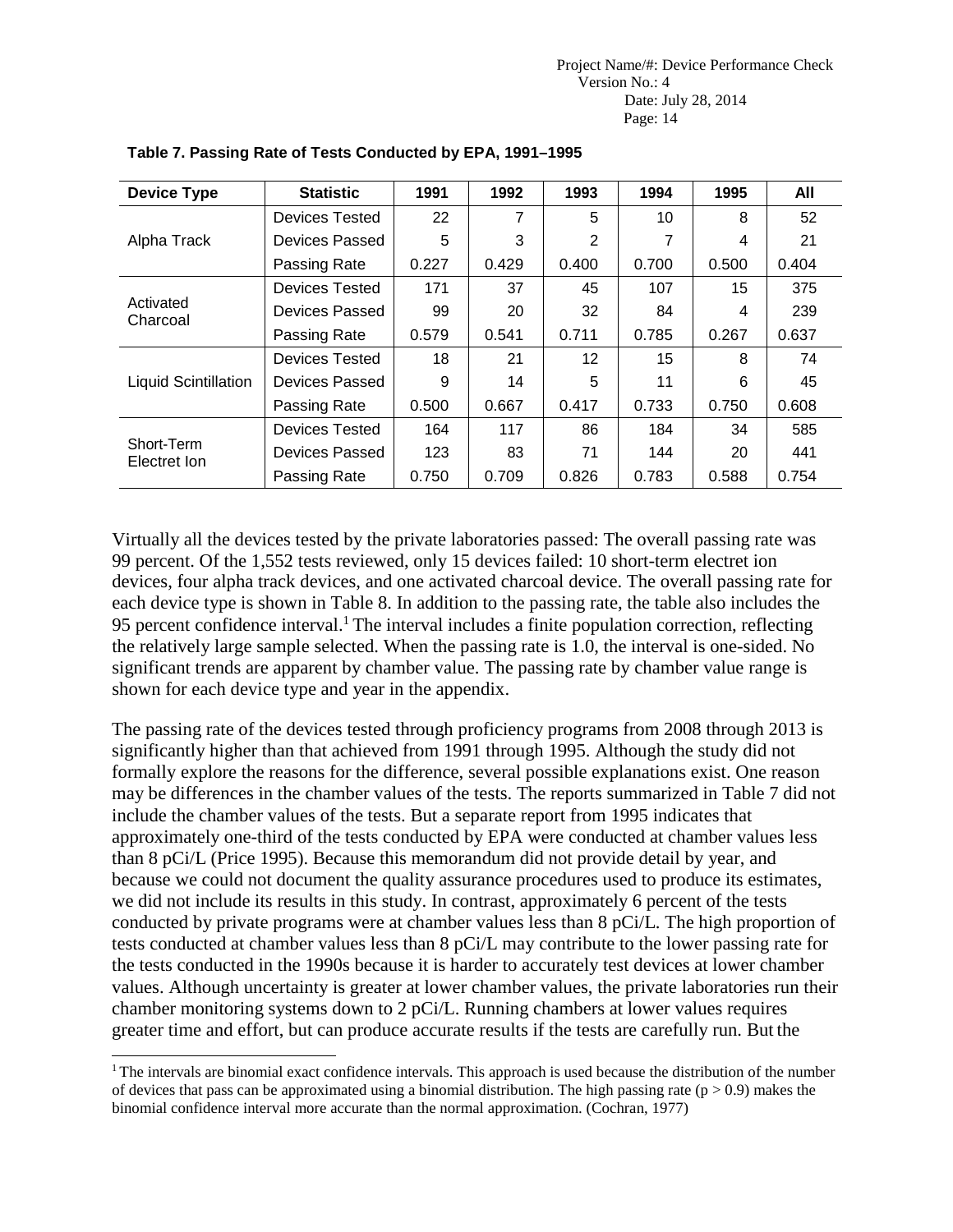passing rates reported in the 1995 memorandum for tests conducted at chamber values greater than 8 pCi/L also were lower than those recorded by the two private laboratories in the years 2008–2013.

| <b>Device Type</b>         | <b>Statistic</b>      | 2008                 | 2009                 | 2010                 | 2011                 | 2012                 | 2013                 | All                  |
|----------------------------|-----------------------|----------------------|----------------------|----------------------|----------------------|----------------------|----------------------|----------------------|
|                            | <b>Devices Tested</b> | 15                   | 30                   | 20                   | 35                   | 35                   | 0                    | 135                  |
|                            | <b>Devices Passed</b> | 14                   | 28                   | 20                   | 35                   | 34                   | 0                    | 131                  |
| Alpha Track                | Passing Rate          | 0.933                | 0.933                | 1.000                | 1.000                | 0.971                | N/A                  | 0.970                |
|                            | 95% CI                | 0.804<br>to<br>0.967 | 0.933<br>to<br>0.933 | 1.000<br>to<br>1.000 | 1.000<br>to<br>1.000 | 0.971<br>to<br>0.971 | N/A                  | 0.962<br>to<br>0.974 |
|                            | <b>Devices Tested</b> | 60                   | 80                   | 65                   | 80                   | 93                   | 15                   | 393                  |
|                            | <b>Devices Passed</b> | 60                   | 80                   | 64                   | 80                   | 93                   | 15                   | 392                  |
| Activated                  | Passing Rate          | 1.000                | 1.000                | 0.985                | 1.000                | 1.000                | 1.000                | 0.997                |
| Charcoal                   | 95% CI                | 0.968<br>to<br>1.000 | 0.982<br>to<br>1.000 | 0.939<br>to<br>0.995 | 0.978<br>to<br>1.000 | 0.982<br>to<br>1.000 | 1.000<br>to<br>1.000 | 0.991<br>to<br>0.999 |
|                            | Devices Tested        | 30                   | 40                   | 50                   | 70                   | 45                   | $\Omega$             | 235                  |
|                            | <b>Devices Passed</b> | 30                   | 40                   | 50                   | 70                   | 45                   | 0                    | 235                  |
| Liquid                     | Passing Rate          | 1.000                | 1.000                | 1.000                | 1.000                | 1.000                | N/A                  | 1.000                |
| Scintillation              | 95% CI                | 1.000<br>to<br>1.000 | 0.952<br>to<br>1.000 | 0.976<br>to<br>1.000 | 1.000<br>to<br>1.000 | 0.972<br>to<br>1.000 | N/A                  | 0.995<br>to<br>1.000 |
|                            | Devices Tested        | 110                  | 85                   | 130                  | 210                  | 164                  | 90                   | 789                  |
| Short-Term<br>Electret Ion | <b>Devices Passed</b> | 110                  | 85                   | 128                  | 205                  | 161                  | 90                   | 779                  |
|                            | Passing Rate          | 1.000                | 1.000                | 0.985                | 0.976                | 0.982                | 1.000                | 0.987                |
|                            | 95% CI                | 0.980<br>to<br>1.000 | 0.971<br>to<br>1.000 | 0.955<br>to<br>0.995 | 0.954<br>to<br>0.987 | 0.958<br>to<br>0.992 | 1.000<br>to<br>1.000 | 0.980<br>to<br>0.992 |

| Table 8. Passing Rate of Tests Conducted by Private Laboratories, 2008–2013 |  |
|-----------------------------------------------------------------------------|--|
| and 95 Percent Confidence Interval                                          |  |

CI = Binomial exact confidence Interval. All of the tests were sampled in cases where the upper bound of the confidence is the same as the lower bound.

 $N/A = No$  tests available.

Other factors may influence the results as well. Further research should explore whether and how low chamber values affect device proficiency.

Changes in the standard operating procedures may also contribute to the improvement in the passing rates. When EPA ran the program in the 1990s, individual devices in a batch were sometimes exposed in two or more chambers (U.S. EPA, 1996, p. 54). The two private laboratories now test each device in a batch in a single chamber. In theory, the current practice could contribute to a higher passing rate. Lacking the individual test results from the 1990s, we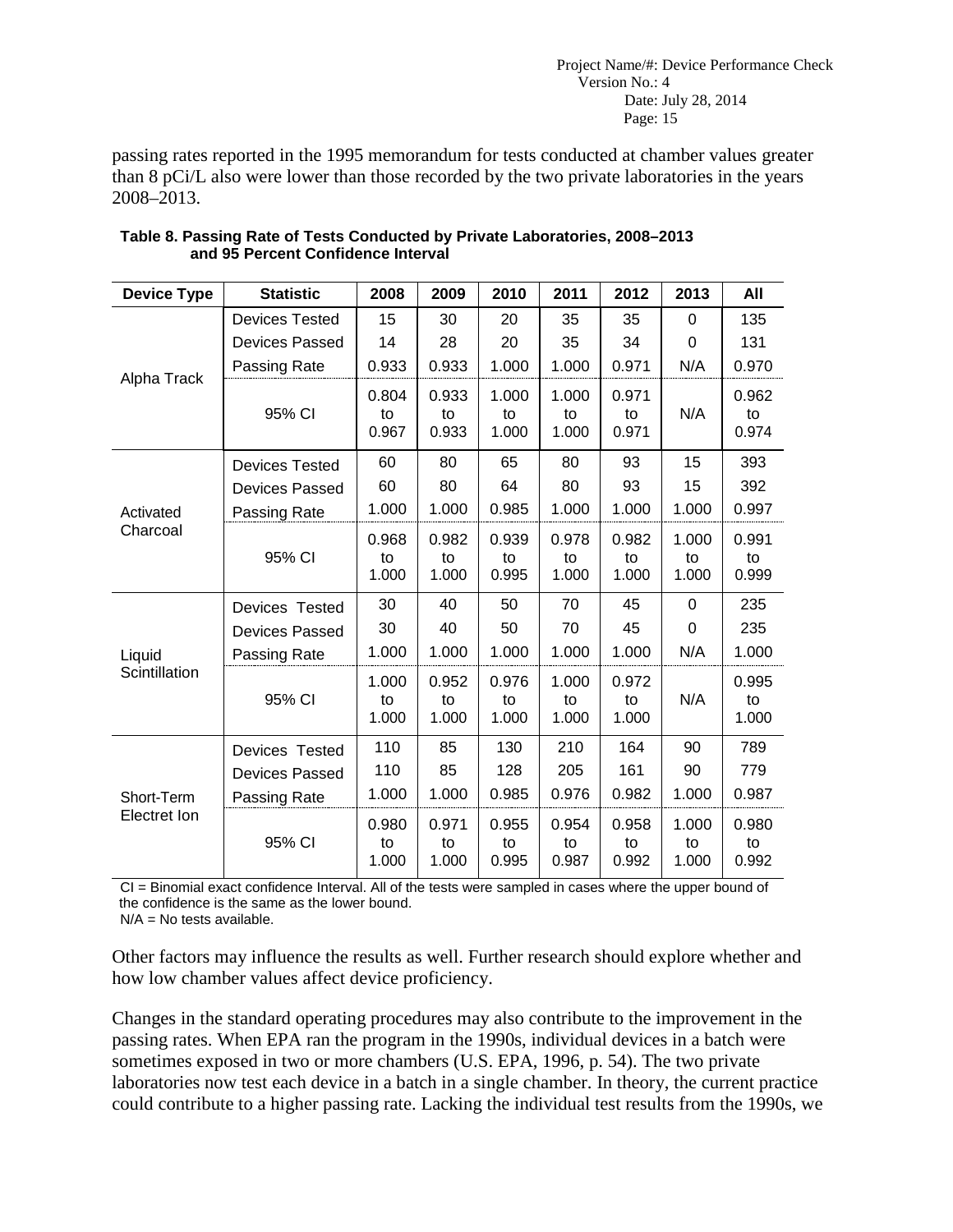cannot test if this is, in fact, the reason the passing rates have increased noticeably over the last two decades.

The improvement in the passing rates over time also may reflect other changes in test procedures. The test procedures may not have been standardized by the early 1990s, but they were well established by 2008 when both laboratories performing tests for the proficiency program had been conducting radon performance testing for the past two decades. Proficiency testing currently represents about 25 percent of the work of the laboratories currently certified for those tests, and they now conduct hundreds of performance tests for short-term testing devices every year.

The improvement also could reflect improvements in the devices themselves. Additional research on the devices and test procedures is needed to continue investigating the change in passing rates.

# <span id="page-20-0"></span>**5. UNCERTAINTY**

The confidence intervals presented in the tables provide an indication of the uncertainty introduced by sampling. For example, we are 95 percent certain that the true IRE for all alpha track devices tested by BMI with a chamber value greater than 16 pCi/L from 1998 through 2012 is included in the range 0.099 to 0.103 (0.101,  $\pm$  0.002; see Table 5). But sampling error is only one of several potential sources of uncertainty in the estimates.

If we were to predict the IRE of future tests conducted by the laboratories, the current intervals would not reflect the uncertainty of this forecast for two reasons. First, the finite populationcorrection factor we applied would not be appropriate because the future inventory of tests may be larger. Second, future conditions may change, which could affect the test results. Given this uncertainty, the confidence interval for a forecast of future tests likely would be larger.

The confidence interval we estimated reflects the inventory of tests we could access. Although we sampled from all available tests, other tests were conducted that we could not access. We do not have tests from UCCS for the years 2008–2010 or from BMI for 2013. If the inventory were expanded to include these other tests, the selected samples would be relatively smaller and the intervals larger.

One way to evaluate both the problem of possibly incomplete inventories and forecasting future tests is to think of the sample of test results we observed as being drawn from an infinite population of possible test results. In this scenario, we would *not* use a finite population correction when we estimate the 95 percent confidence interval. Table 9 shows the estimated mean IRE, the ARE, the passing rate, and the infinite-population 95 percent confidence interval for each device type for both laboratories, for all chamber values for 2008 through 2013. The intervals are larger, but the range still is relatively small. For example, the 95 percent confidence interval for the IRE for alpha track devices is 0.083 to 0.119 in this scenario. Again, other factors would affect the accuracy of a forecast of future tests, but this approach captures an additional source of uncertainty.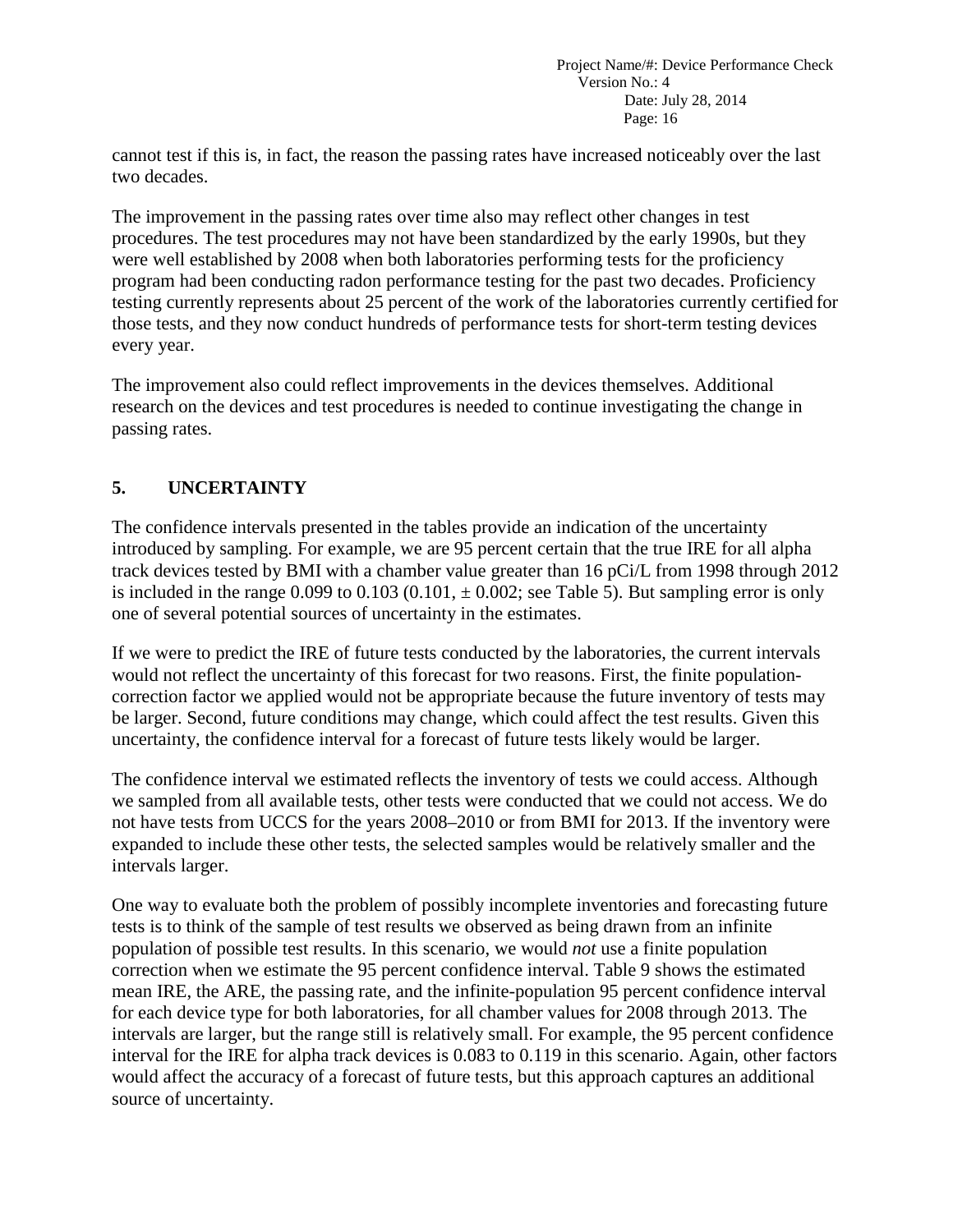| <b>Device Type</b>          | <b>IRE</b>    | <b>ARE</b>    | <b>Passing Rate</b> |  |
|-----------------------------|---------------|---------------|---------------------|--|
|                             | 0.101         | $-0.055$      | 0.970               |  |
| Alpha Track                 | $(\pm 0.018)$ | $(\pm 0.039)$ | $(0.926 - 0.992)$   |  |
| <b>Activated Charcoal</b>   | 0.069         | $-0.023$      | 0.997               |  |
|                             | ±0.009)       | (±0.017)      | $(0.986 - 1.000)$   |  |
|                             | 0.071         | 0.030         | 1.000               |  |
| <b>Liquid Scintillation</b> | ±0.010)       | (±0.021)      | $(0.987 - 1.000)^*$ |  |
| Short-Term Electret Ion     | 0.057         | 0.002         | 0.987               |  |
|                             | $(\pm 0.005)$ | (±0.009)      | $(0.977 - 0.994)$   |  |

#### **Table 9. Average Individual Relative Error, Average Relative Error, and Passing Rate of Tests Conducted by Private Laboratories, 2008–2013 (95 Percent Confidence Interval for Infinite Population in Parentheses)**

\* One-sided 95 percent confidence interval.

Decreased access to some of the test results could introduce an additional source bias. It appears that our access to some of the laboratories' test results and not others was random, simply an artifact of the state of the filing systems in the laboratories—in other words, we do not have evidence that some tests were withheld because of their results. If, in fact, the laboratories had conducted additional tests whose results differed systematically from the tests we could access, the estimates would be biased.

An important source of uncertainty is a possible difference between device performance in laboratory settings and in homes, especially with radon levels less than 8 pCi/L. Potential sources of bias include operator mistakes (homeowners may not place the devices correctly, for example) and differences between device performance in laboratories and in the field, especially when radon levels are less than 8 pCi/L. The estimates of device accuracy produced in this study are potentially upwardly biased vis-à-vis home settings. Further research into the variability of device performance in home settings is necessary to estimate the potential bias.

### <span id="page-21-0"></span>**6. ALTERNATIVE ANALYSES**

The IRE and passing rates are our primary measure of the accuracy of the devices, and the ARE provides a measure of the devices' bias. Another way to assess the accuracy of the devices is to plot the relationship between the measured radon levels—i.e., the individual test results—and the target value, the chamber value of the test. If the results of the tests are accurate, we would expect that a scatter plot of the measured values against the targeted values would closely fit a 45-degree line. If the results are unbiased (that is, if the errors in the tests are random), we would expect that the line approximated by the scatter plot would have a slope of 1 and an intercept of 0. An example of this analysis is shown in Figure 3. The black dots are the scatter plot of the measured radon levels against the chamber value. The blue line is a 45-degree line—if the measured value was exactly the chamber value, it would fall on this line. The red lines are the interval of  $\pm 25$  percent of the target value. The points are scattered about the 45-degree line, and most fall within the 25 percent interval.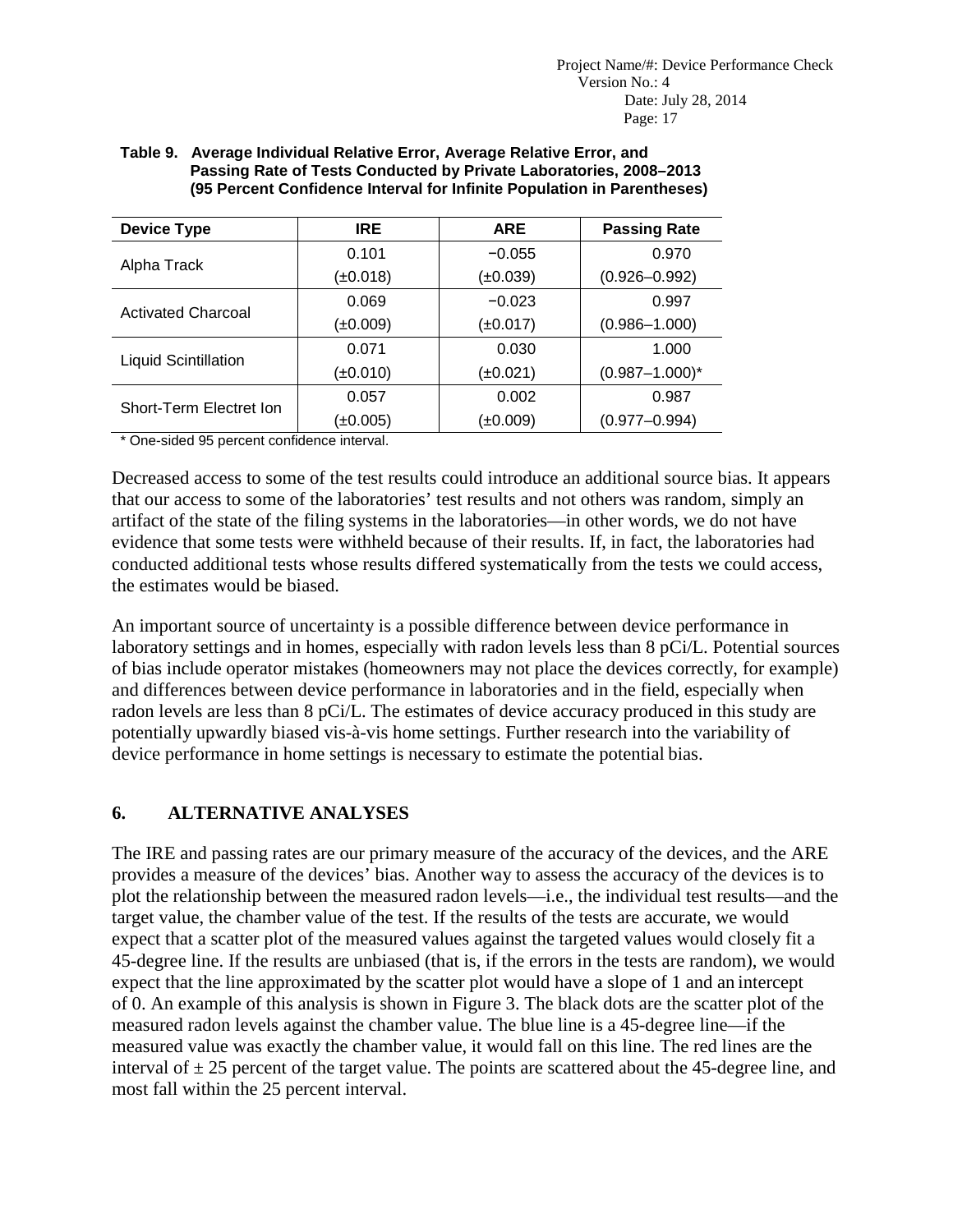

<span id="page-22-0"></span>**Figure 3. Scatter plots of measured and chamber values.**

We can use regression analysis to find the line that best fits these data points. The results of the regression models are in Table 10, which shows the slope, intercept, and their standard errors, as well as the number of observations used in the regression and the  $R^2$  (a measure of goodness of fit). Except for alpha track devices, the slope in each model is statistically significantly different from 1, but the difference is small. Although the alpha track slope is farther from 1 than the other device types, the standard error is large. The slope is indistinguishable from 1. The intercepts for activated charcoal and short-term electret ion are statistically significantly different from 0, but the practical differences are small. (With chamber values ranging from 2.7 to 52.4 pCi/L, the intercepts are between 0 and 1 in both cases.) The intercepts for the other device types are statistically indistinguishable from 0.

Based on the  $R^2$ , the regression fits the data very well, except for alpha track devices. The relatively poor fit for the alpha track devices may be because of the relatively narrow range in chamber values for tested alpha track devices; no tests were conducted at chamber values less than 16 pCi/L. The tests generally fall along a line with an intercept of 0 and a slope of 1, and they are randomly scattered around the line. Although further analysis is needed to explain the variability in the models, the regressions are further evidence that the devices are accurate in a laboratory setting.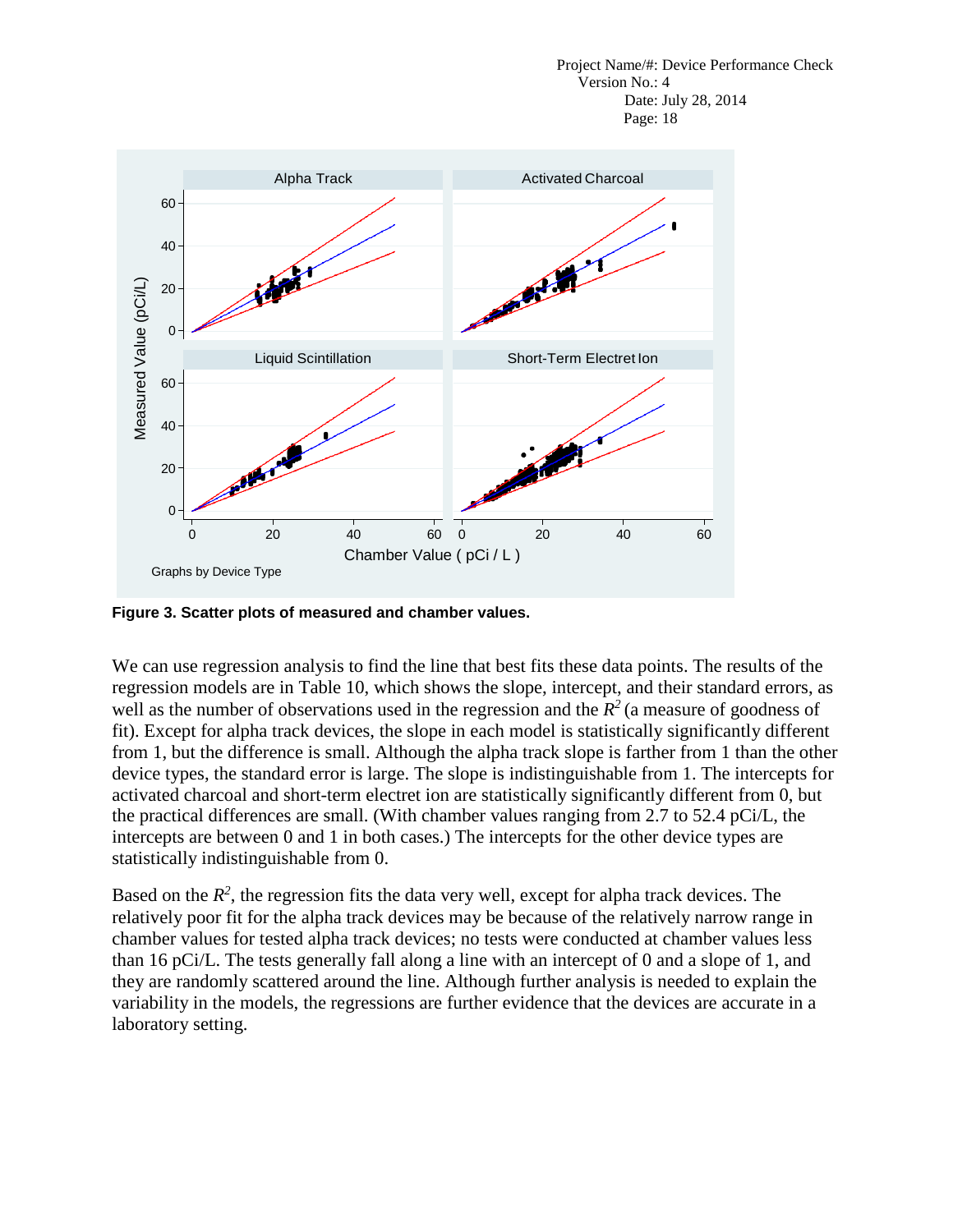| Variable     | <b>Alpha Track</b>   | <b>Activated</b><br><b>Charcoal</b> | Liquid<br><b>Scintillation</b> | <b>Short-Term</b><br><b>Electret lon</b> |
|--------------|----------------------|-------------------------------------|--------------------------------|------------------------------------------|
| Slope        | $0.887*$<br>(0.0637) | $0.944*$<br>(0.0104)                | $1.064*$<br>(0.0201)           | $0.975*$<br>(0.00809)                    |
| Intercept    | 1.231<br>(1.408)     | $0.589*$<br>(0.216)                 | $-0.614$<br>(0.437)            | $0.461*$<br>(0.158)                      |
| Observations | 135                  | 393                                 | 235                            | 789                                      |
| R-squared    | 0.593                | 0.955                               | 0.923                          | 0.949                                    |

### **Table 10. Regressions of Measured Radon Value Against Chamber Value**

Standard errors in parentheses.

 $*$   $p < 0.01$ 

# <span id="page-23-0"></span>**7. CONCLUSIONS**

This study describes collected and evaluated recent radon proficiency program data from the two private laboratories conducting proficiency tests during the years 2008–2013. It compared the passing rates of the laboratories to those achieved by EPA prior to privatization in the years 1991–1995 to determine the current performance of radon test devices that are available to the public.

The study relied on data that were readily available. Only summary reports on tests conducted by EPA from 1991 through 1995 were available. Individual test results from 1991 through 1995 were not available. Results of tests conducted by the private laboratories before 2008 were not accessible for this study. Furthermore, relatively few of the tests were conducted at chamber values less than 8 pCi/L. Finally, the results are subject to several sources of uncertainty, including differences between device performance in laboratory settings and in the field. This study evaluates only the uncertainty introduced by sampling and not the other sources of potential uncertainty.

The analysis shows that radon testing devices perform consistently in a laboratory setting. In tests conducted in a laboratory chamber from 2008 through 2013, radon testing devices measured the concentration of radon in the chamber to within 25 percent of the target value 99 percent of the time.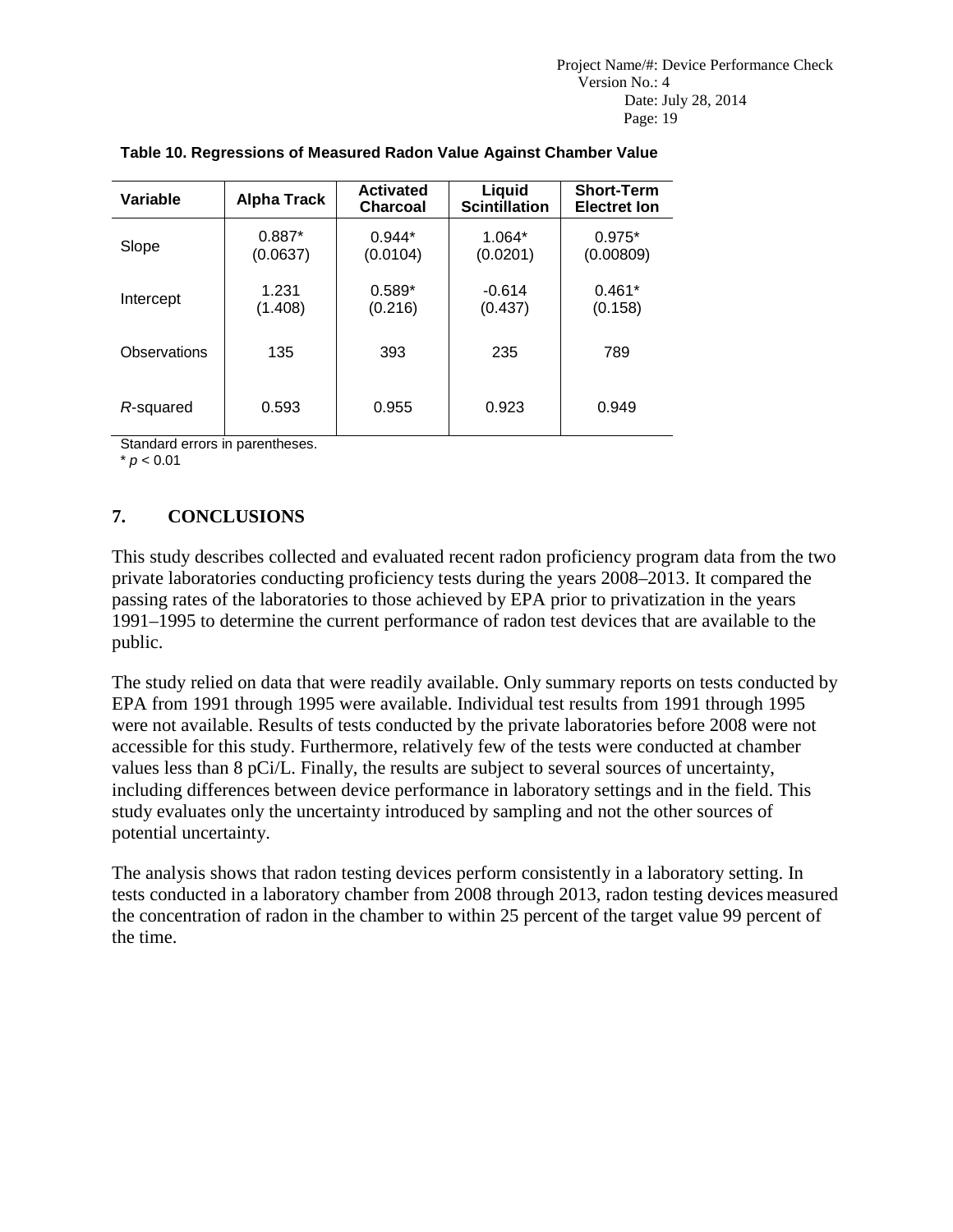### <span id="page-24-0"></span>**APPENDIX**

The following tables provide additional details on the number of tests conducted, the size of the sample, and the test results for the tests conducted by the private laboratories.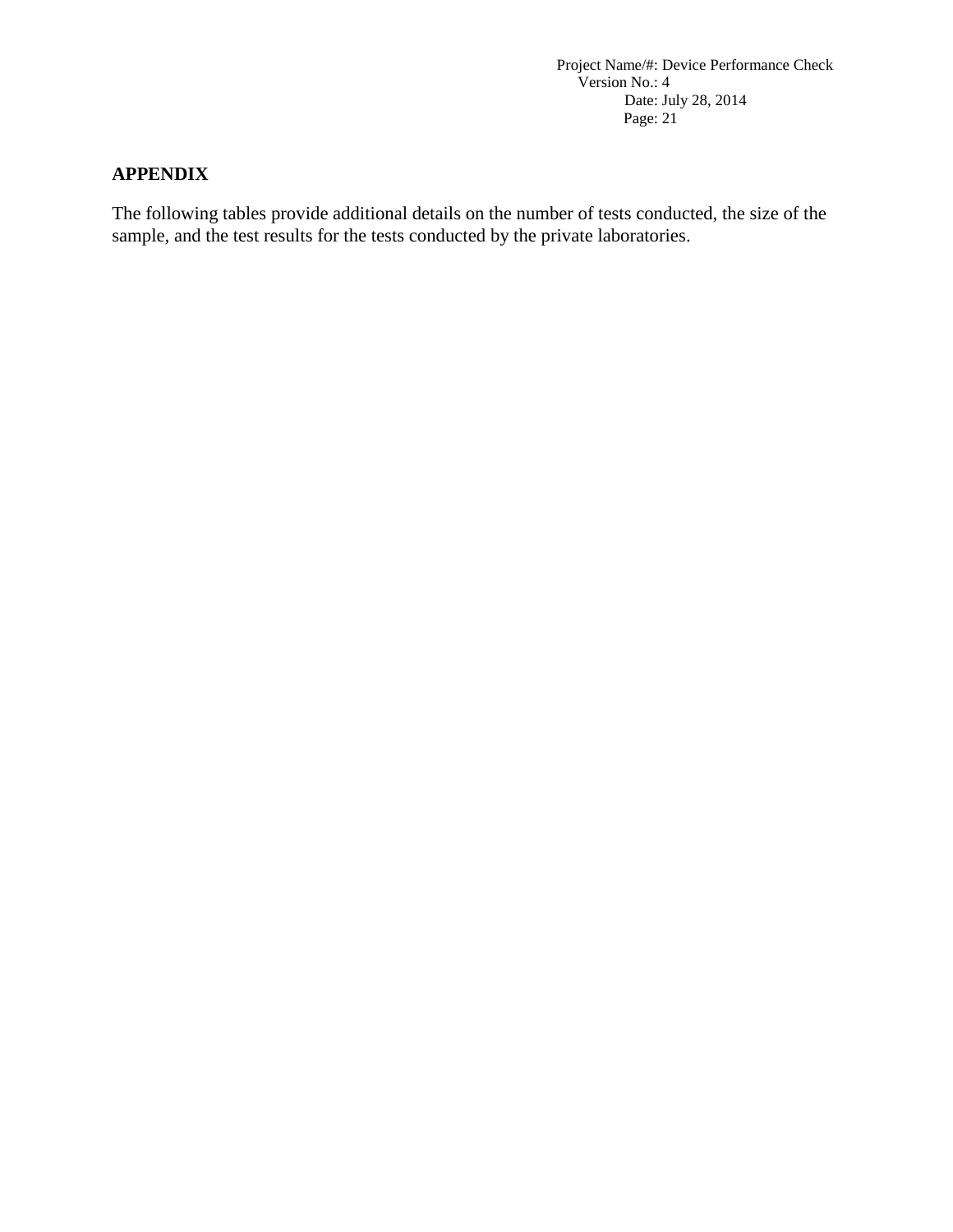| <b>Device</b><br><b>Type</b> | <b>Chamber</b><br>Value | <b>Statistic</b> | 2008           | 2009        | 2010           | 2011        | 2012           | 2013           | All              |
|------------------------------|-------------------------|------------------|----------------|-------------|----------------|-------------|----------------|----------------|------------------|
|                              | $< 8$ pCi/L             | Inventory        | 0              | 0           | $\Omega$       | $\Omega$    | 0              | 0              | 0                |
|                              |                         | Sample           | 0              | 0           | 0              | 0           | 0              | 0              | 0                |
|                              |                         | Inventory        | $\overline{0}$ | $\mathbf 0$ | 0              | $\mathbf 0$ | $\overline{0}$ | $\mathbf 0$    | $\mathbf 0$      |
| Alpha                        | 8-16 pCi/L              | Sample           | $\overline{0}$ | $\mathbf 0$ | 0              | 0           | $\overline{0}$ | 0              | $\mathbf 0$      |
| <b>Track</b>                 | $> 16$ pCi/L            | Inventory        | 20             | 30          | 20             | 35          | 30             | $\overline{0}$ | 135              |
|                              |                         | Sample           | 15             | 30          | 20             | 35          | 30             | $\mathbf 0$    | 130              |
|                              | All                     | Inventory        | 20             | 30          | 20             | 35          | 30             | 0              | 135              |
|                              |                         | Sample           | 15             | 30          | 20             | 35          | 30             | 0              | 130              |
|                              |                         | Inventory        | 10             | 15          | 0              | 0           | 5              | 0              | 30               |
|                              | $< 8$ pCi/L             | Sample           | 10             | 15          | 0              | 0           | 5              | 0              | 30               |
|                              |                         | Inventory        | 10             | 30          | 45             | 25          | 40             | 0              | 150              |
| Activated                    | 8-16 pCi/L              | Sample           | 10             | 15          | 20             | 20          | 35             | 0              | 100              |
| Charcoal                     |                         | Inventory        | 85             | 60          | 75             | 75          | 85             | 0              | 380              |
|                              | $> 16$ pCi/L            | Sample           | 40             | 50          | 45             | 35          | 45             | $\mathbf 0$    | 215              |
|                              | All                     | Inventory        | 105            | 105         | 120            | 100         | 130            | $\overline{0}$ | 560              |
|                              |                         | Sample           | 60             | 80          | 65             | 55          | 85             | 0              | 345              |
|                              | $< 8$ pCi/L             | Inventory        | $\overline{0}$ | 0           | $\mathbf 0$    | $\mathbf 0$ | $\overline{0}$ | $\overline{0}$ | 0                |
|                              |                         | Sample           | 0              | 0           | 0              | 0           | 0              | 0              | $\boldsymbol{0}$ |
|                              |                         | Inventory        | 10             | 5           | 20             | 15          | 30             | $\overline{0}$ | 80               |
| Liquid                       | 8-16 pCi/L              | Sample           | 10             | 5           | 10             | 15          | 30             | $\mathbf 0$    | 70               |
| Scintillation                |                         | Inventory        | 20             | 65          | 40             | 55          | 25             | 0              | 205              |
|                              | $> 16$ pCi/L            | Sample           | 20             | 35          | 40             | 55          | 15             | $\mathbf 0$    | 165              |
|                              | All                     | Inventory        | 30             | 70          | 60             | 70          | 55             | $\mathbf 0$    | 285              |
|                              |                         | Sample           | 30             | 40          | 50             | 70          | 45             | 0              | 235              |
|                              |                         | Inventory        | 5              | 10          | 0              | $\mathbf 0$ | 15             | 0              | 30               |
|                              | $< 8$ pCi/L             | Sample           | 5              | 10          | $\overline{0}$ | 0           | 15             | $\mathbf 0$    | 30               |
|                              |                         | Inventory        | 30             | 25          | 75             | 55          | 95             | $\overline{0}$ | 280              |
| Short-Term                   | 8-16 pCi/L              | Sample           | 30             | 25          | 45             | 25          | 30             | $\mathbf 0$    | 155              |
| Electret Ion                 |                         | Inventory        | 225            | 250         | 230            | 235         | 150            | 0              | 1,090            |
|                              | $> 16$ pCi/L            | Sample           | 75             | 50          | 85             | 60          | 60             | 0              | 330              |
|                              |                         | Inventory        | 260            | 285         | 305            | 290         | 260            | 0              | 1,400            |
|                              | All                     | Sample           | 110            | 85          | 130            | 85          | 105            | 0              | 515              |

#### **Table A1. Inventory of Tests and Sample Size, by Year, Device Type and Chamber Value Bowser-Morner, Inc.**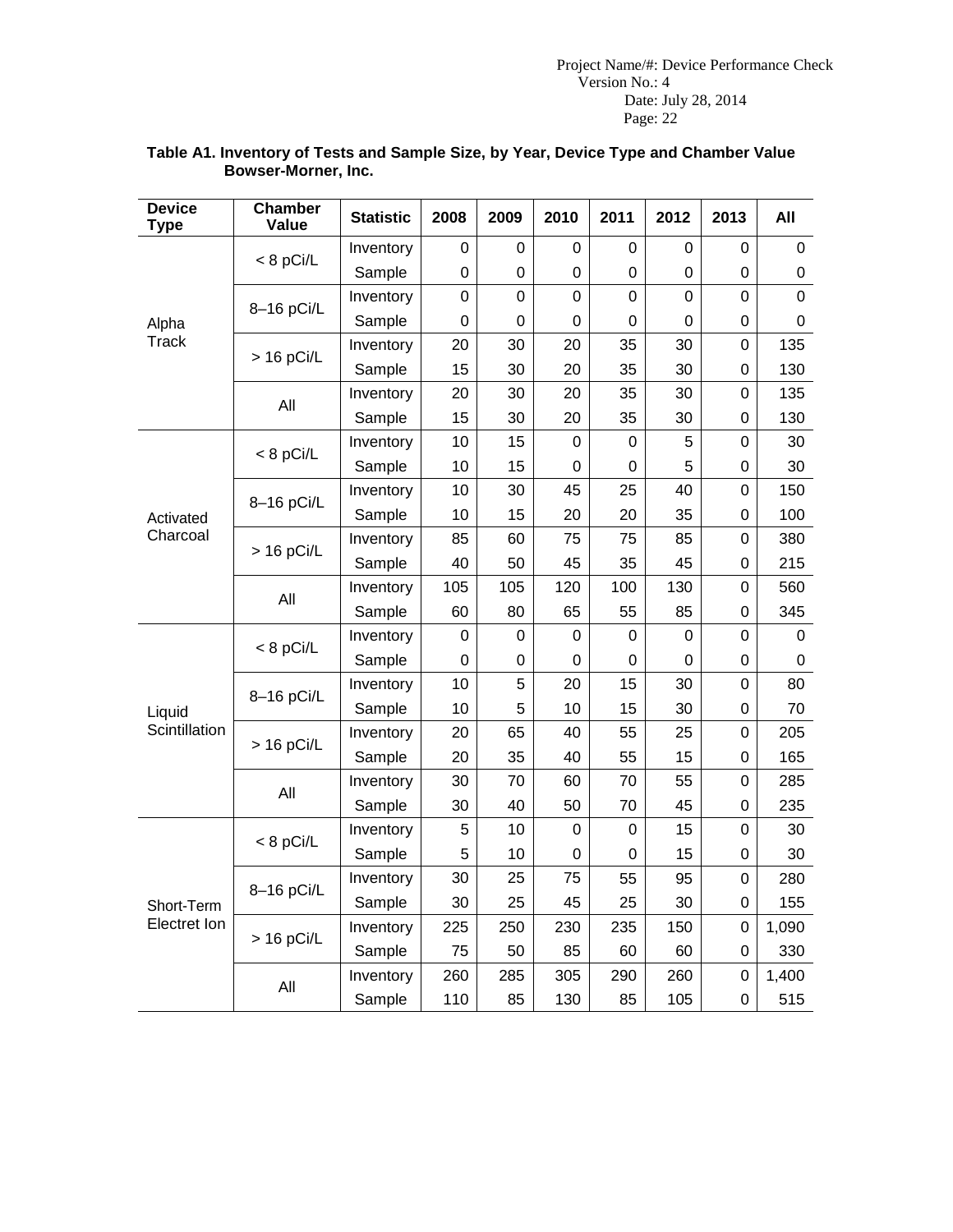| <b>Device</b><br><b>Type</b> | <b>Chamber</b><br>Value | <b>Statistic</b>    | 2008             | 2009                            | 2010                       | 2011             | 2012           | 2013             | All            |
|------------------------------|-------------------------|---------------------|------------------|---------------------------------|----------------------------|------------------|----------------|------------------|----------------|
|                              |                         | Inventory           | 0                | 0                               | 0                          | 0                | 0              | 0                | 0              |
|                              | $< 8$ pCi/L             | Sample              | 0                | 0                               | 0                          | 0                | 0              | $\boldsymbol{0}$ | $\mathbf 0$    |
|                              |                         | Inventory           | 0                | 0                               | 0                          | 0                | 0              | 0                | $\mathbf 0$    |
| Alpha                        | 8-16 pCi/L              | Sample              | 0                | 0                               | 0                          | 0                | 0              | 0                | $\mathbf 0$    |
| <b>Track</b>                 | $> 16$ pCi/L            | Inventory           | $\boldsymbol{0}$ | $\mathbf 0$                     | $\boldsymbol{0}$           | $\mathsf 0$      | 5              | $\mathbf 0$      | 5              |
|                              |                         | Sample              | 0                | $\boldsymbol{0}$                | $\boldsymbol{0}$           | 0                | 5              | $\boldsymbol{0}$ | 5              |
|                              | All                     | Inventory           | $\mathbf 0$      | $\mathbf 0$                     | $\mathbf 0$                | 0                | 5              | $\overline{0}$   | 5              |
|                              |                         | Sample              | 0                | 0                               | $\overline{0}$             | $\mathbf 0$      | 5              | $\overline{0}$   | 5              |
|                              | $< 8$ pCi/L             | Inventory           | 0                | $\mathbf 0$                     | $\mathbf 0$                | 5                | $\overline{0}$ | 0                | 5              |
|                              |                         | Sample              | 0                | $\mathbf 0$                     | $\mathbf 0$                | 5                | 0              | 0                | 5              |
|                              |                         | Inventory           | 0                | $\mathbf 0$                     | 0                          | 5                | 5              | 0                | 10             |
| Activated                    | 8-16 pCi/L              | Sample              | 0                | 0                               | 0                          | 5                | 5              | 0                | 10             |
| Charcoal                     | $> 16$ pCi/L            | Inventory           | $\boldsymbol{0}$ | $\boldsymbol{0}$                | $\boldsymbol{0}$           | 15               | 5              | 15               | 35             |
|                              |                         | Sample              | 0                | $\boldsymbol{0}$                | $\mathbf 0$                | 15               | 5              | 15               | 35             |
|                              | All                     | Inventory           | $\mathbf 0$      | $\mathbf 0$                     | $\mathbf 0$                | 25               | 10             | 15               | 50             |
|                              |                         | Sample              | $\boldsymbol{0}$ | $\mathbf 0$                     | $\mathbf 0$                | 25               | 10             | 15               | 50             |
|                              | $< 8$ pCi/L             | Inventory           | $\boldsymbol{0}$ | $\overline{0}$                  | $\mathbf 0$                | 0                | 0              | 0                | 0              |
|                              |                         | Sample              | $\boldsymbol{0}$ | $\boldsymbol{0}$                | $\boldsymbol{0}$           | 0                | 0              | 0                | $\mathbf 0$    |
|                              | 8-16 pCi/L              | Inventory           | $\boldsymbol{0}$ | 0                               | $\mathbf 0$                | $\overline{0}$   | 0              | $\mathbf 0$      | 0              |
| Liquid                       |                         | Sample              | $\boldsymbol{0}$ | $\boldsymbol{0}$                | $\boldsymbol{0}$           | 0                | 0              | $\boldsymbol{0}$ | $\mathbf 0$    |
| Scintillation                | $> 16$ pCi/L            | Inventory           | $\mathbf 0$      | 0                               | $\mathbf 0$                | 0                | 0              | $\overline{0}$   | $\overline{0}$ |
|                              |                         | Sample              | 0                | 0                               | $\boldsymbol{0}$           | $\boldsymbol{0}$ | 0              | $\boldsymbol{0}$ | 0              |
|                              | All                     | Inventory           | 0                | 0                               | $\mathbf 0$                | $\mathbf 0$      | 0              | $\mathbf 0$      | $\mathbf 0$    |
|                              |                         | Sample              | $\boldsymbol{0}$ | $\boldsymbol{0}$                | $\boldsymbol{0}$           | 0                | 0              | $\boldsymbol{0}$ | 0              |
|                              | $< 8$ pCi/L             | Inventory           | $\mathbf 0$      | 0                               | $\mathbf 0$                | 30               | 0              | $\mathbf 0$      | 30             |
|                              |                         | Sample              | $\boldsymbol{0}$ | $\mathbf 0$                     | $\boldsymbol{0}$           | 30               | 0              | $\overline{0}$   | 30             |
|                              | 8-16 pCi/L              | Inventory           | 0                | 0                               | $\boldsymbol{0}$           | 40               | 35             | 30               | 105            |
| Short Term                   |                         | Sample              | 0                | 0                               | 0                          | 40               | 35             | 30               | 105            |
| Electret Ion                 | $> 16$ pCi/L            | Inventory           | $\boldsymbol{0}$ | $\mathbf 0$                     | $\boldsymbol{0}$           | 55               | 25             | 60               | 140            |
|                              |                         | Sample              | $\boldsymbol{0}$ | $\boldsymbol{0}$                | $\boldsymbol{0}$           | 55               | 25             | 60               | 140            |
|                              | All                     | Inventory<br>Sample | $\mathbf 0$<br>0 | $\mathbf 0$<br>$\boldsymbol{0}$ | $\mathbf 0$<br>$\mathbf 0$ | 125<br>125       | 60<br>60       | 90<br>90         | 275<br>275     |

#### **Table A2. Inventory of Tests and Sample Size, by Year, Device Type and Chamber Value University of Colorado, Colorado Springs**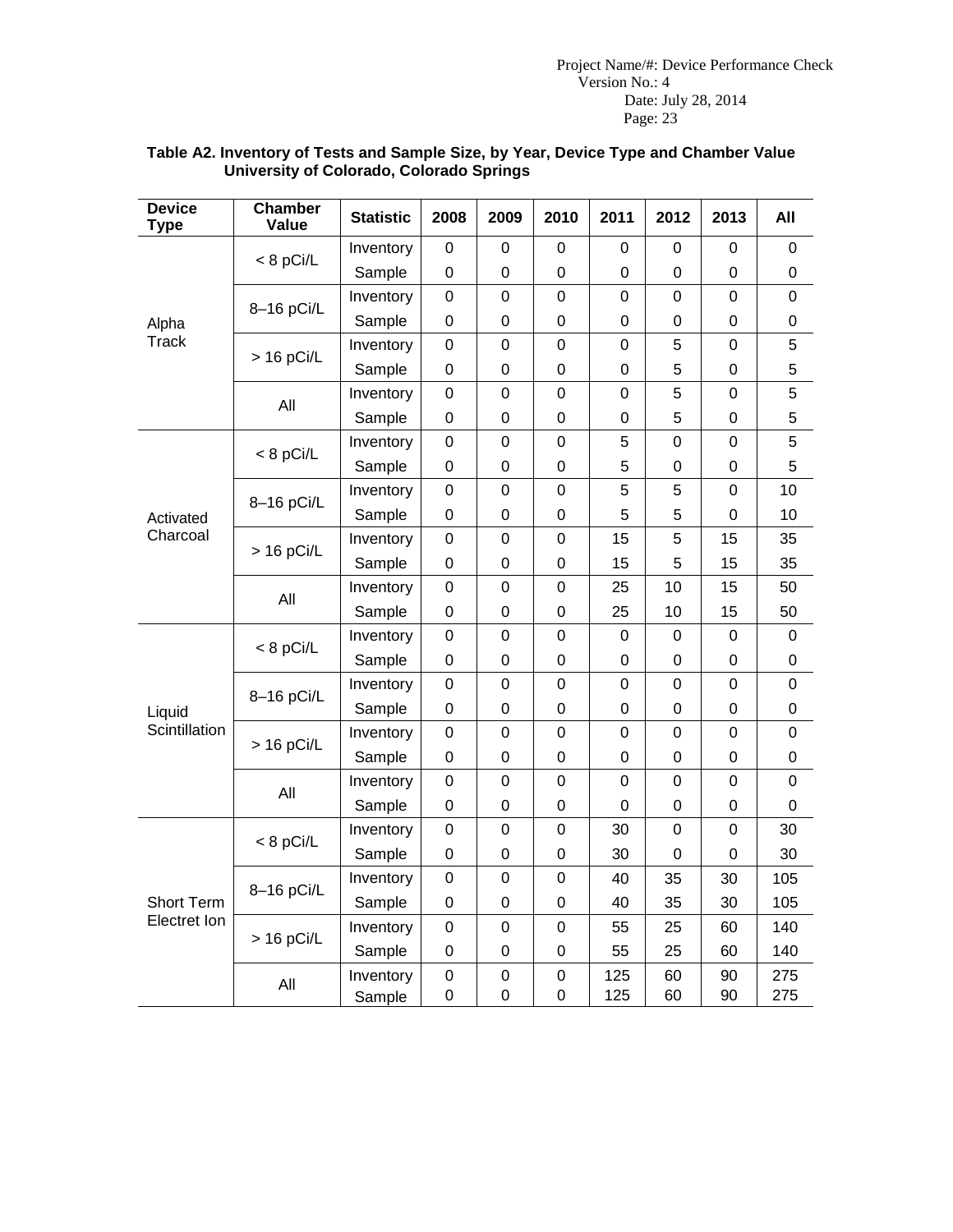| <b>Chamber</b><br>Value | <b>Statistic</b>      | 2008                 | 2009                 | 2010                 | 2011                 | 2012                 | 2013           | All                  |
|-------------------------|-----------------------|----------------------|----------------------|----------------------|----------------------|----------------------|----------------|----------------------|
|                         | <b>Devices Tested</b> | 0                    | $\mathbf 0$          | $\overline{0}$       | $\mathbf 0$          | 0                    | $\overline{0}$ | $\overline{0}$       |
|                         | Devices Passed        | $\Omega$             | 0                    | 0                    | $\Omega$             | $\Omega$             | $\Omega$       | 0                    |
|                         | Passing Rate          | N/A                  | N/A                  | N/A                  | N/A                  | N/A                  | N/A            | N/A                  |
| $< 8$ pCi/L             | 95% CI                | N/A                  | N/A                  | N/A                  | N/A                  | N/A                  | N/A            | N/A                  |
|                         | <b>Devices Tested</b> | $\Omega$             | $\Omega$             | $\Omega$             | $\Omega$             | $\Omega$             | $\Omega$       | $\Omega$             |
|                         | Devices Passed        | $\Omega$             | $\mathbf 0$          | 0                    | $\Omega$             | 0                    | 0              | 0                    |
| 8-16 pCi/L              | Passing Rate          | N/A                  | N/A                  | N/A                  | N/A                  | N/A                  | N/A            | N/A                  |
|                         | 95% CI                | N/A                  | N/A                  | N/A                  | N/A                  | N/A                  | N/A            | N/A                  |
|                         | <b>Devices Tested</b> | 15                   | 30                   | 20                   | 35                   | 35                   | $\overline{0}$ | 135                  |
|                         | <b>Devices Passed</b> | 14                   | 28                   | 20                   | 35                   | 34                   | $\mathbf 0$    | 131                  |
|                         | Passing Rate          | 0.933                | 0.933                | 1.000                | 1.000                | 0.971                | N/A            | 0.970                |
| $> 16$ pCi/L            | 95% CI                | 0.804<br>to<br>0.967 | 0.933<br>to<br>0.933 | 1.000<br>to<br>1.000 | 1.000<br>to<br>1.000 | 0.971<br>to<br>0.971 | N/A            | 0.962<br>to<br>0.974 |
|                         | <b>Devices Tested</b> | 15                   | 30                   | 20                   | 35                   | 35                   | $\mathbf 0$    | 135                  |
|                         | <b>Devices Passed</b> | 14                   | 28                   | 20                   | 35                   | 34                   | 0              | 131                  |
|                         | Passing Rate          | 0.933                | 0.933                | 1.000                | 1.000                | 0.971                | N/A            | 0.970                |
| All                     | 95% CI                | 0.804<br>to<br>0.967 | 0.933<br>to<br>0.933 | 1.000<br>to<br>1.000 | 1.000<br>to<br>1.000 | 0.971<br>to<br>0.971 | N/A            | 0.962<br>to<br>0.974 |

#### **Table A3. Device Test Passing Rates and 95 Percent Confidence Intervals for Private Laboratories, Alpha Track**

All of the tests were sampled in cases where the upper bound of the confidence is the same as the lower bound.

CI = Binomial Exact Confidence Interval.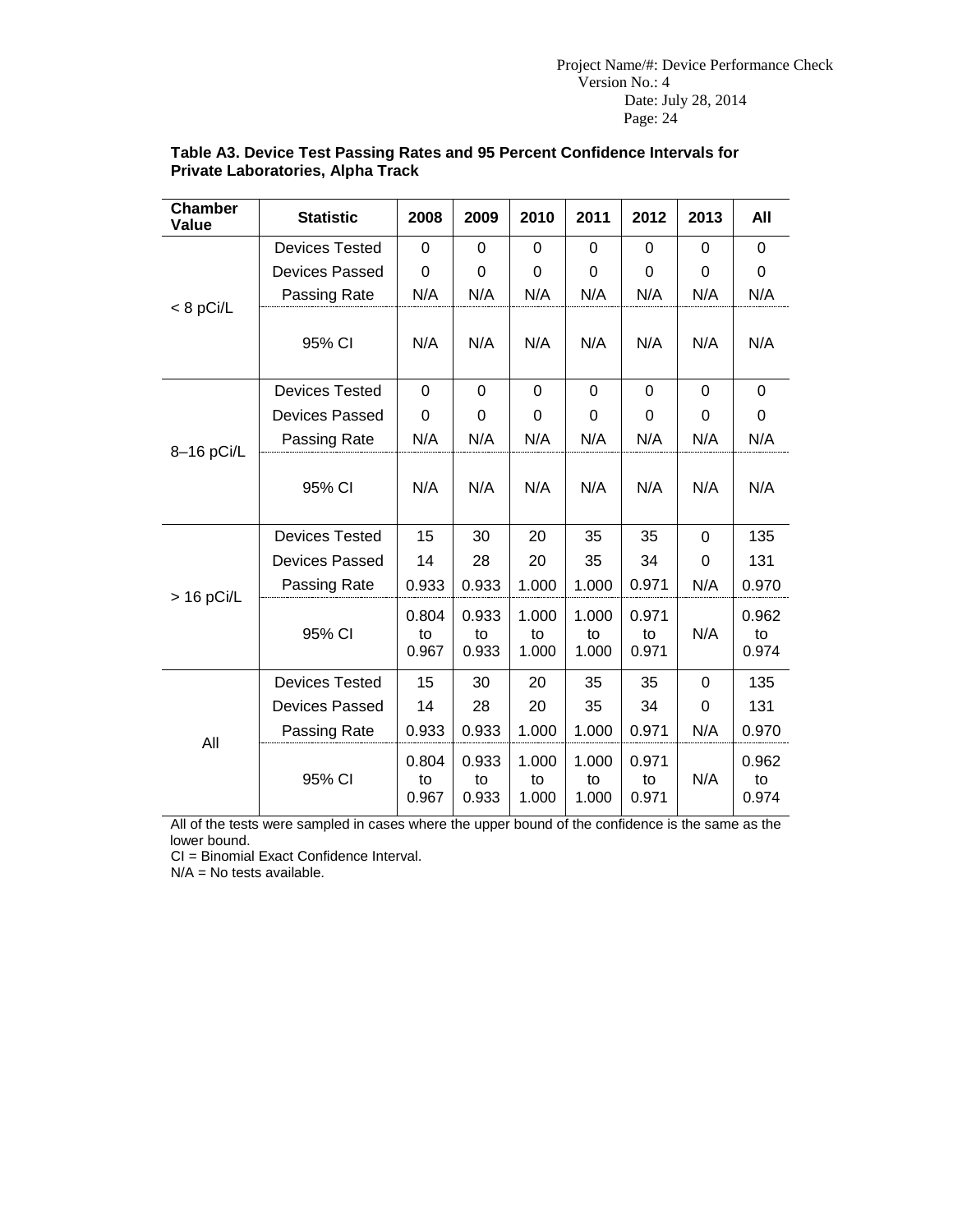| <b>Chamber</b><br>Value | <b>Statistic</b>      | 2008                 | 2009                 | 2010                 | 2011                 | 2012                 | 2013                 | All                  |
|-------------------------|-----------------------|----------------------|----------------------|----------------------|----------------------|----------------------|----------------------|----------------------|
|                         | <b>Devices Tested</b> | 10                   | 15                   | 0                    | 5                    | 5                    | $\mathbf 0$          | 35                   |
|                         | <b>Devices Passed</b> | 10                   | 15                   | 0                    | 5                    | 5                    | 0                    | 35                   |
|                         | Passing Rate          | 1.000                | 1.000                | N/A                  | 1.000                | 1.000                | N/A                  | 1.000                |
| $< 8$ pCi/L             | 95% CI                | 1.000<br>to<br>1.000 | 1.000<br>to<br>1.000 | N/A<br>to<br>N/A     | 1.000<br>to<br>1.000 | 1.000<br>to<br>1.000 | N/A                  | 1.000<br>to<br>1.000 |
|                         | <b>Devices Tested</b> | 10                   | 15                   | 20                   | 25                   | 38                   | 0                    | 108                  |
|                         | <b>Devices Passed</b> | 10                   | 15                   | 20                   | 25                   | 38                   | 0                    | 108                  |
|                         | Passing Rate          | 1.000                | 1.000                | 1.000                | 1.000                | 1.000                | N/A                  | 1.000                |
| 8-16 pCi/L              | 95% CI                | 1.000<br>to<br>1.000 | 0.870<br>to<br>1.000 | 0.895<br>to<br>1.000 | 0.953<br>to<br>1.000 | 0.970<br>to<br>1.000 | N/A                  | 0.984<br>to<br>1.000 |
|                         | <b>Devices Tested</b> | 40                   | 50                   | 45                   | 50                   | 50                   | 15                   | 250                  |
|                         | <b>Devices Passed</b> | 40                   | 50                   | 44                   | 50                   | 50                   | 15                   | 249                  |
|                         | Passing Rate          | 1.000                | 1.000                | 0.978                | 1.000                | 1.000                | 1.000                | 0.996                |
| $> 16$ pCi/L            | 95% CI                | 0.947<br>to<br>1.000 | 0.976<br>to<br>1.000 | 0.917<br>to<br>0.992 | 0.961<br>to<br>1.000 | 0.961<br>to<br>1.000 | 1.000<br>to<br>1.000 | 0.985<br>to<br>0.998 |
|                         | <b>Devices Tested</b> | 60                   | 80                   | 65                   | 80                   | 93                   | 15                   | 393                  |
|                         | <b>Devices Passed</b> | 60                   | 80                   | 64                   | 80                   | 93                   | 15                   | 392                  |
| All                     | Passing Rate          | 1.000                | 1.000                | 0.985                | 1.000                | 1.000                | 1.000                | 0.997                |
|                         | 95% CI                | 0.968<br>to<br>1.000 | 0.982<br>to<br>1.000 | 0.939<br>to<br>0.995 | 0.978<br>to<br>1.000 | 0.982<br>to<br>1.000 | 1.000<br>to<br>1.000 | 0.991<br>to<br>0.999 |

#### **Table A4. Device Test Passing Rates and 95 Percent Confidence Intervals for Private Laboratories, Activated Charcoal**

All of the tests were sampled in cases where the upper bound of the confidence is the same as the lower bound.

CI = Binomial Exact Confidence Interval.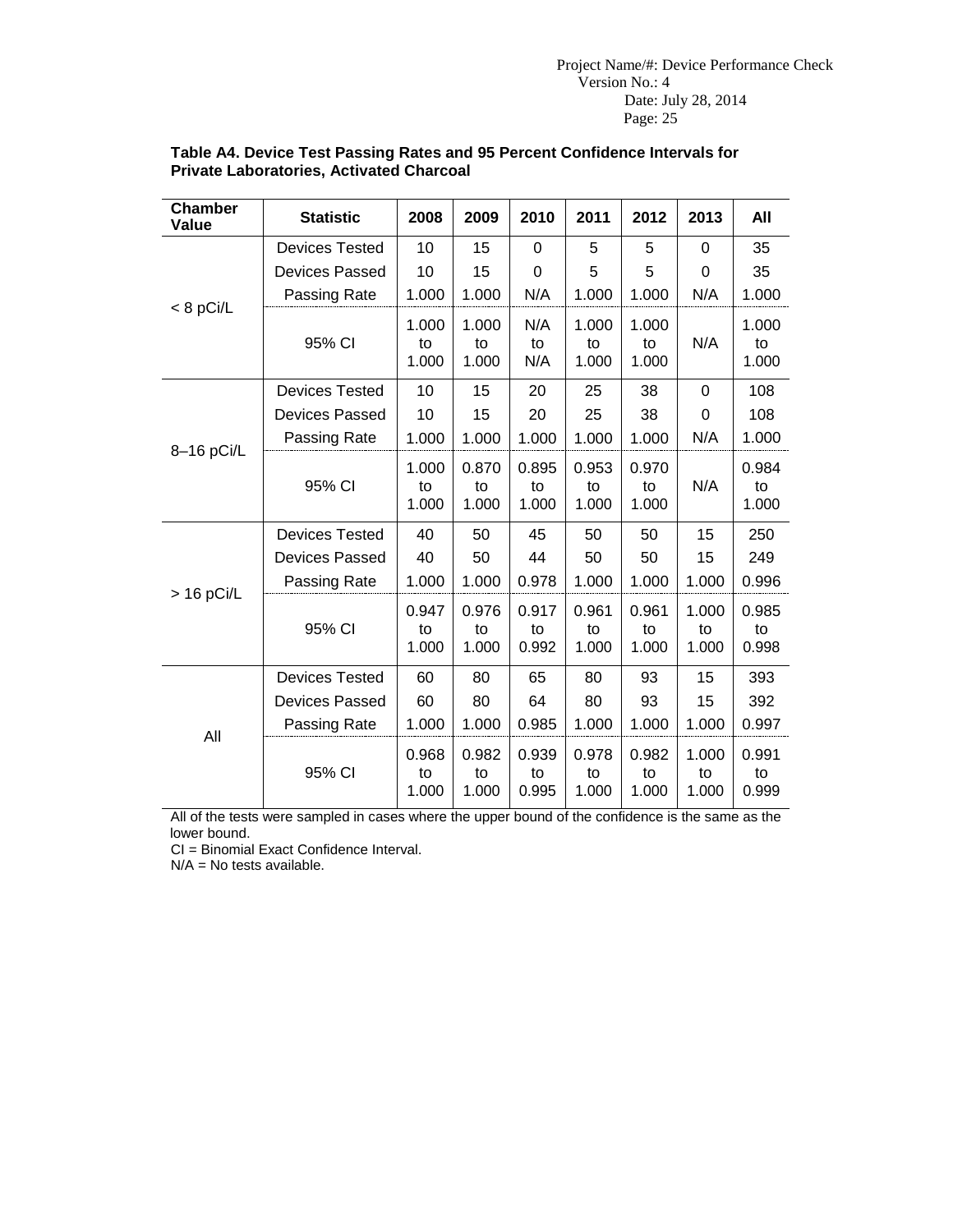| <b>Chamber</b><br>Value | <b>Statistic</b>      | 2008                 | 2009                 | 2010                 | 2011                 | 2012                 | 2013        | All                  |
|-------------------------|-----------------------|----------------------|----------------------|----------------------|----------------------|----------------------|-------------|----------------------|
|                         | <b>Devices Tested</b> | 0                    | $\mathbf 0$          | 0                    | 0                    | 0                    | 0           | $\mathbf 0$          |
|                         | <b>Devices Passed</b> | 0                    | $\Omega$             | 0                    | 0                    | 0                    | 0           | 0                    |
|                         | Passing Rate          | N/A                  | N/A                  | N/A                  | N/A                  | N/A                  | N/A         | N/A                  |
| $< 8$ pCi/L             | 95% CI                | N/A                  | N/A                  | N/A                  | N/A                  | N/A                  | N/A         | N/A                  |
|                         | <b>Devices Tested</b> | 10                   | 5                    | 10                   | 15                   | 30                   | $\Omega$    | 70                   |
| 8-16 pCi/L              | Devices Passed        | 10                   | 5                    | 10                   | 15                   | 30                   | $\mathbf 0$ | 70                   |
|                         | Passing Rate          | 1.000                | 1.000                | 1.000                | 1.000                | 1.000                | N/A         | 1.000                |
|                         | 95% CI                | 1.000<br>to<br>1.000 | 1.000<br>to<br>1.000 | 0.812<br>to<br>1.000 | 1.000<br>to<br>1.000 | 1.000<br>to<br>1.000 | N/A         | 0.985<br>to<br>1.000 |
|                         | <b>Devices Tested</b> | 20                   | 35                   | 40                   | 55                   | 15                   | 0           | 165                  |
|                         | <b>Devices Passed</b> | 20                   | 35                   | 40                   | 55                   | 15                   | $\mathbf 0$ | 165                  |
|                         | Passing Rate          | 1.000                | 1.000                | 1.000                | 1.000                | 1.000                | N/A         | 1.000                |
| $>$ 16 pCi/L            | 95% CI                | 1.000<br>to<br>1.000 | 0.944<br>to<br>1.000 | 1.000<br>to<br>1.000 | 1.000<br>to<br>1.000 | 0.883<br>to<br>1.000 | N/A         | 0.992<br>to<br>1.000 |
|                         | <b>Devices Tested</b> | 30                   | 40                   | 50                   | 70                   | 45                   | 0           | 235                  |
|                         | <b>Devices Passed</b> | 30                   | 40                   | 50                   | 70                   | 45                   | $\mathbf 0$ | 235                  |
| All                     | Passing Rate          | 1.000                | 1.000                | 1.000                | 1.000                | 1.000                | N/A         | 1.000                |
|                         | 95% CI                | 1.000<br>to<br>1.000 | 0.952<br>to<br>1.000 | 0.976<br>to<br>1.000 | 1.000<br>to<br>1.000 | 0.972<br>to<br>1.000 | N/A         | 0.995<br>to<br>1.000 |

#### **Table A5. Device Test Passing Rates and 95 Percent Confidence Intervals for Private Laboratories, Liquid Scintillation**

All of the tests were sampled in cases where the upper bound of the confidence is the same as the lower bound.

CI = Binomial Exact Confidence Interval.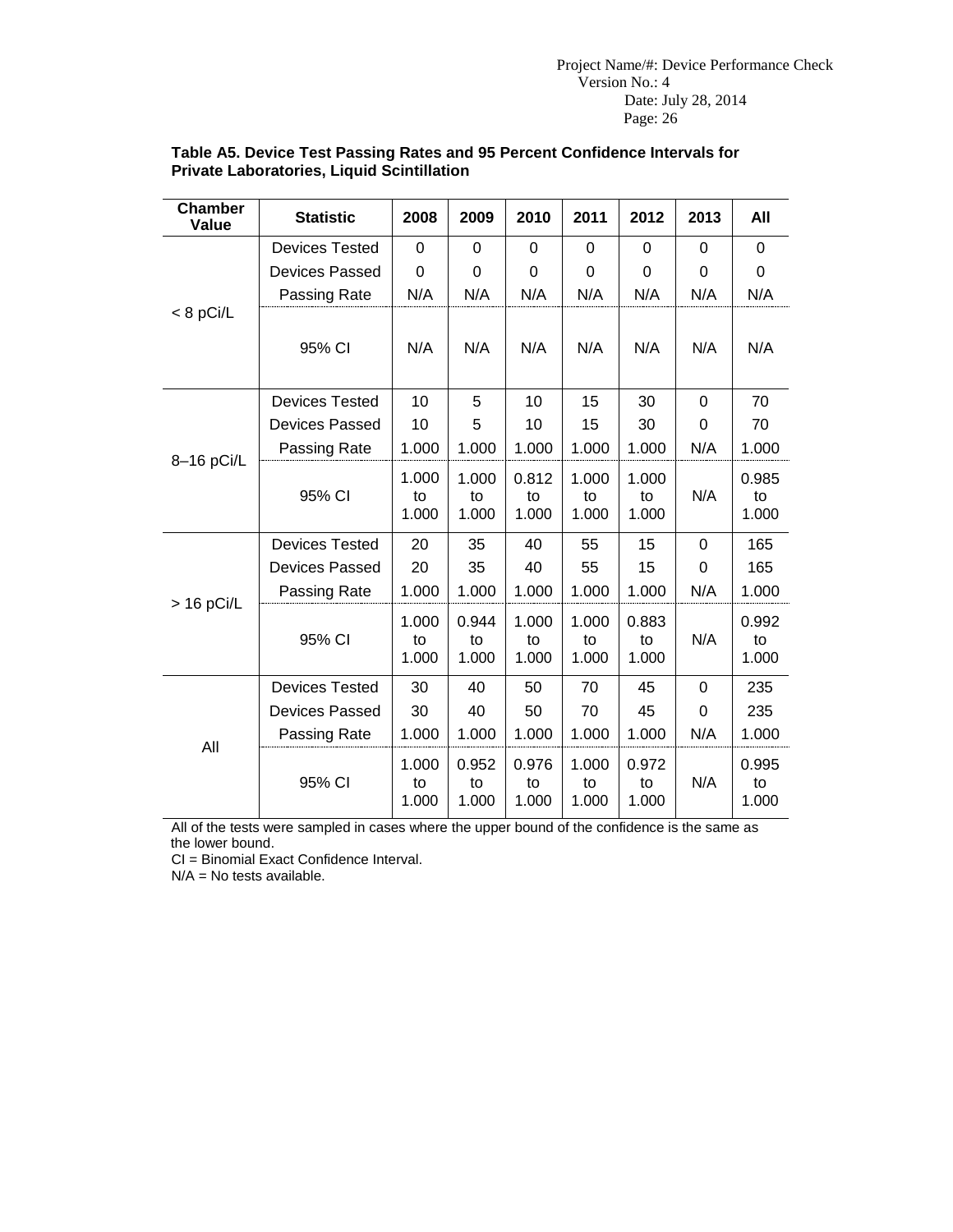| <b>Chamber</b><br>Value | <b>Statistic</b>      | 2008                 | 2009                 | 2010                 | 2011                 | 2012                 | 2013                 | All                  |
|-------------------------|-----------------------|----------------------|----------------------|----------------------|----------------------|----------------------|----------------------|----------------------|
|                         | <b>Devices Tested</b> | 5                    | 10                   | 0                    | 30                   | 15                   | 0                    | 60                   |
|                         | <b>Devices Passed</b> | 5                    | 10                   | 0                    | 27                   | 15                   | 0                    | 57                   |
|                         | Passing Rate          | 1.000                | 1.000                | N/A                  | 0.900                | 1.000                | N/A                  | 0.950                |
| $< 8$ pCi/L             | 95% CI                | 1.000<br>to<br>1.000 | 1.000<br>to<br>1.000 | N/A                  | 0.900<br>to<br>0.900 | 1.000<br>to<br>1.000 | N/A                  | 0.950<br>to<br>0.950 |
|                         | <b>Devices Tested</b> | 30                   | 25                   | 45                   | 65                   | 64                   | 30                   | 259                  |
|                         | <b>Devices Passed</b> | 30                   | 25                   | 43                   | 64                   | 62                   | 30                   | 254                  |
| 8-16 pCi/L              | Passing Rate          | 1.000                | 1.000                | 0.956                | 0.985                | 0.969                | 1.000                | 0.981                |
|                         | 95% CI                | 1.000<br>to<br>1.000 | 1.000<br>to<br>1.000 | 0.887<br>to<br>0.980 | 0.947<br>to<br>0.993 | 0.914<br>to<br>0.988 | 1.000<br>to<br>1.000 | 0.966<br>to<br>0.988 |
|                         | <b>Devices Tested</b> | 75                   | 50                   | 85                   | 115                  | 85                   | 60                   | 470                  |
|                         | <b>Devices Passed</b> | 75                   | 50                   | 85                   | 114                  | 84                   | 60                   | 468                  |
|                         | Passing Rate          | 1.000                | 1.000                | 1.000                | 0.991                | 0.988                | 1.000                | 0.996                |
| $> 16$ pCi/L            | 95% CI                | 0.968<br>to<br>1.000 | 0.948<br>to<br>1.000 | 0.972<br>to<br>1.000 | 0.961<br>to<br>0.998 | 0.951<br>to<br>0.996 | 1.000<br>to<br>1.000 | 0.987<br>to<br>0.999 |
|                         | <b>Devices Tested</b> | 110                  | 85                   | 130                  | 210                  | 164                  | 90                   | 789                  |
|                         | <b>Devices Passed</b> | 110                  | 85                   | 128                  | 205                  | 161                  | 90                   | 779                  |
| All                     | Passing Rate          | 1.000                | 1.000                | 0.985                | 0.976                | 0.982                | 1.000                | 0.987                |
|                         | 95% CI                | 0.980<br>to<br>1.000 | 0.971<br>to<br>1.000 | 0.955<br>to<br>0.995 | 0.954<br>to<br>0.987 | 0.958<br>to<br>0.992 | 1.000<br>to<br>1.000 | 0.980<br>to<br>0.992 |

#### **Table A6. Device Test Passing Rates and 95 Percent Confidence Intervals for Private Laboratories, Short-Term Electret Ion**

All of the tests were sampled in cases where the upper bound of the confidence is the same as the lower bound.

CI = Binomial Exact Confidence Interval.